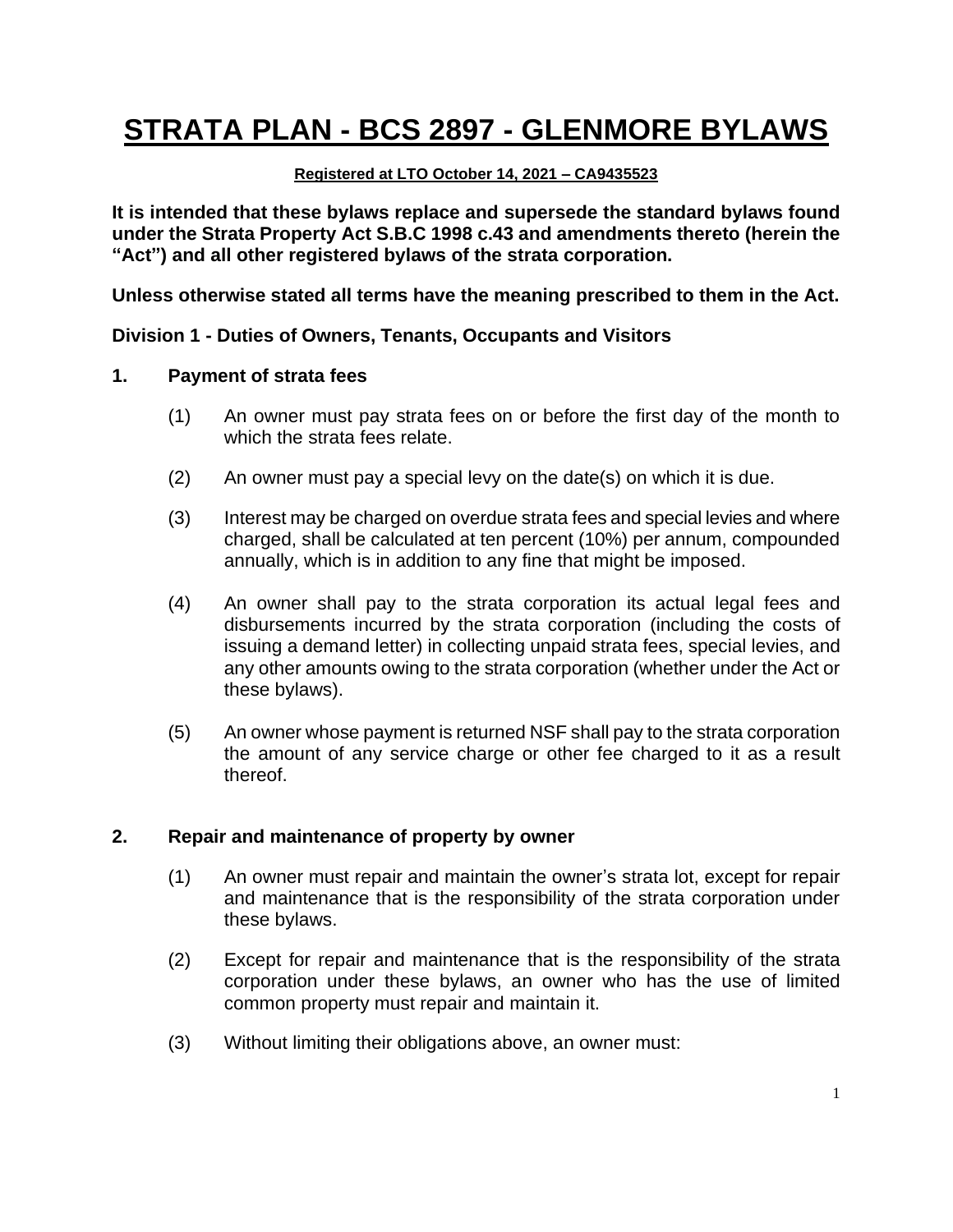- (a) repair and maintain door handles and locks on all doors leading to and from their strata lot:
- (b) repair and maintain weather stripping on exterior doors;
- (c) keep patios, decks and balconies clean and clear of debris;
- (4) Where
	- (a) a strata lot or the common or limited common property has been altered with the approval of the council; and
	- (b) it was term or condition of that approval that the owner and subsequent owners be responsible for the costs of the repair and maintenance of that alteration,

then the owner of the strata lot to which the alteration was done or who has the use and enjoyment of the altered common or limited common property or who otherwise benefits from the alteration shall be responsible for the costs of the repair and maintenance of the alteration which would otherwise not have been incurred by the strata corporation.

# **3. Use of property**

- (1) An owner, tenant, occupant or visitor must not use a strata lot, the common property, the limited common property or common assets in a way that
	- (a) causes a nuisance, hazard or harm to another person,
	- (b) causes unreasonable noise (quiet hours shall be from 11pm to 7am, during which time a lesser level of noise is expected than during the period outside of those hours),
	- (c) unreasonably interferes with the rights of other persons to use and enjoy the common property, common assets or another strata lot,
	- (d) is illegal,
	- (e) unreasonably increases the risk of fire,
	- (f) creates a risk that could void the strata corporation's insurance; or
	- (g) is contrary to a purpose for which the strata lot or common property is intended as shown expressly or by necessary implication on or by the strata plan.
- (2) An owner, tenant, occupant or visitor must not:
	- (a) Use an instrument, speaker, television, stereo or other device in a strata lot which produces a sound that exceeds 55 db between 7am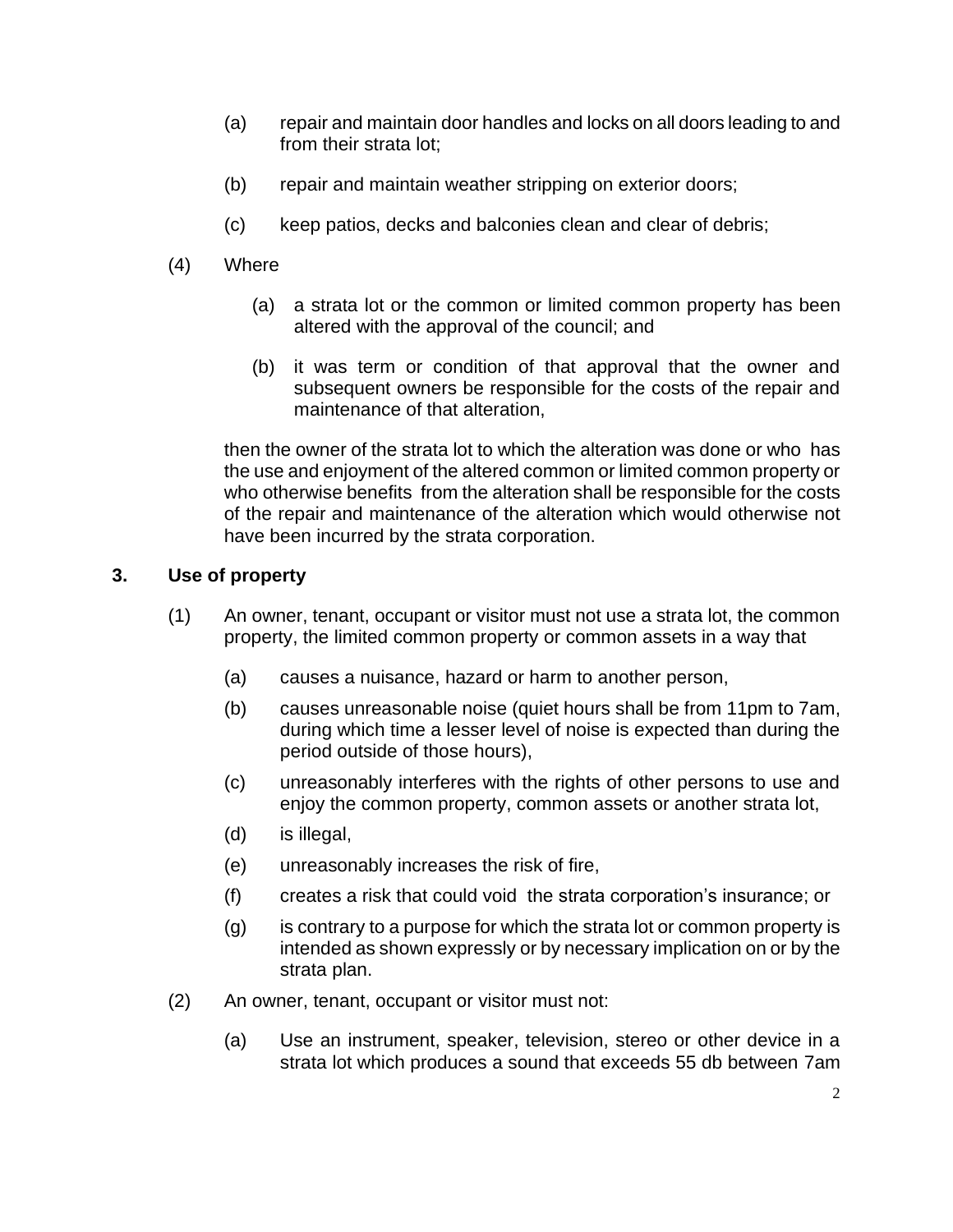and 11pm and 45 db between 11pm and 7am when measured outside the strata lot;

- (b) Throw or shake items from any window, deck or balcony;
- (c) Display Christmas lights and decorations on the common or limited common property except between December 1 and January 15;
- (d) Attach decorations, brackets or any similar item to the exterior of a building using screws, nails or any similar fastener;
- (e) Store in or about a strata lot, the limited common property or the common property any item or substance which would create an unreasonable hazard;
- (f) Prune, remove, alter or otherwise interfere with plants, bushes and other vegetation on the common property, except with the prior written approval of the strata corporation;
- (g) Obstruct the common property or interfere with another person's use of the same;
- (h) Place or leave any item on the common property except with the prior written permission of the strata corporation or as permitted by these bylaws or the Rules;
- (i) Allow a strata lot to become unsanitary;
- (j) Feed birds, squirrels, rodents or wild animals on the common or limited common property, other than a hummingbird feeder;
- (k) Hang laundry, sheets, blankets or clothing on the common or limited common property or in the window of a strata lot;
- (l) Display any item in a window other than permitted window coverings and small decorative items;
- (m) Display window coverings visible from the outside of the building except for those which are white or off-white in colour;
- (n) Use a patio, deck, balcony or yard for the purposes of storage (other than with respect to items that are permitted on such areas);
- (o) Place a hot tub or swimming pool on the common or limited common property;
- (p) Use a barbeque or patio heater unless it is fuelled by propane or natural gas or powered by electricity;
- (q) Give keys, access cards or access codes to the amenity building to a person who does not reside in their strata lot or is not visiting them;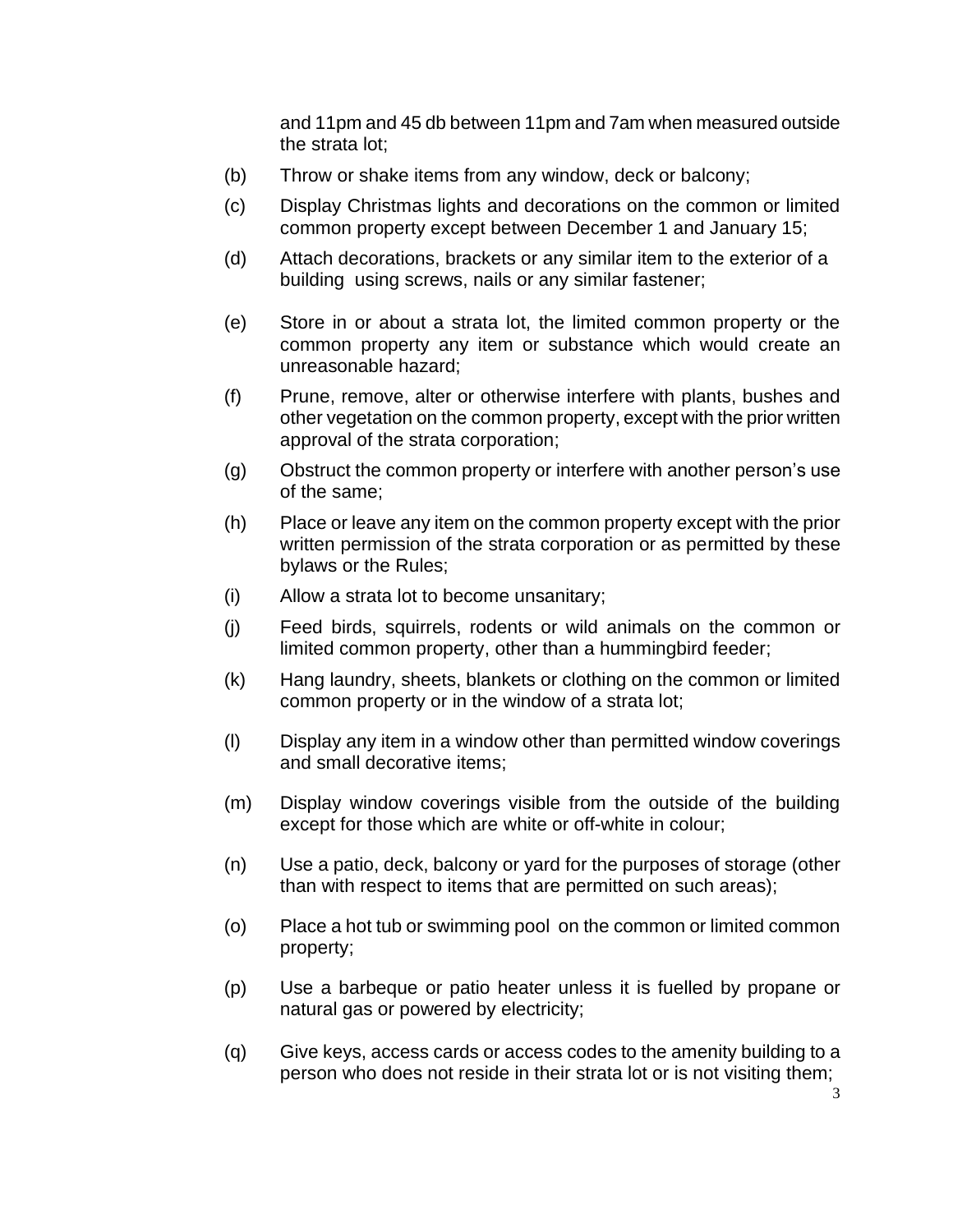- (r) Store bicycles on decks or patios;
- (s) Leave a garage door open when they are not in or adjacent to the garage;
- (t) Driveways or parking spaces for the purpose of the cutting, drilling, or painting of materials or for any other similar activities;
- (u) Allow children to play on the common property unless they are supervised, at a level and in a manner appropriate for their age, by an adult who is responsible for their care;
- (v) Place or leave moving pods or transport containers on the common property;
- (w) Enter any area of the common property to which access has been restricted (the council may restrict access to an area for reasons of safety or security);
- (3) An owner, tenant, occupant or visitor must not cause damage, other than reasonable wear and tear, to the common property, common assets or those parts of a strata lot which the strata corporation must repair and maintain under these bylaws or insure under section 149 of the Act.
- (4) Only patio furniture, patio heaters, a single deck box, a barbeque, a reasonable number of decorative accessories and potted plants shall be placed on the patios, decks or balconies.
- (5) Subject to electoral legislation and these bylaws, no object such as signs, advertising, notices, or placards shall be erected or displayed on common or the limited common property or a strata lot (such that it may be visible from the exterior of the strata lot).
- (6) No awning, shade screen, trellis, satellite dish, radio or television antenna, air conditioner, heat pump, patio cover, canopy, greenhouse or other such items shall be hung from or attached to the exterior of any building or placed on the limited common and common property, without the prior written approval of the council pursuant to Bylaw 7.
- (7) Owners, tenants, occupants and visitors must comply with all rules established in relation to the use of the amenity building.
- (8) An owner, tenant, occupant or visitor must not use a vaporizer, e-cigarette or smoke tobacco, marijuana or any similar substance: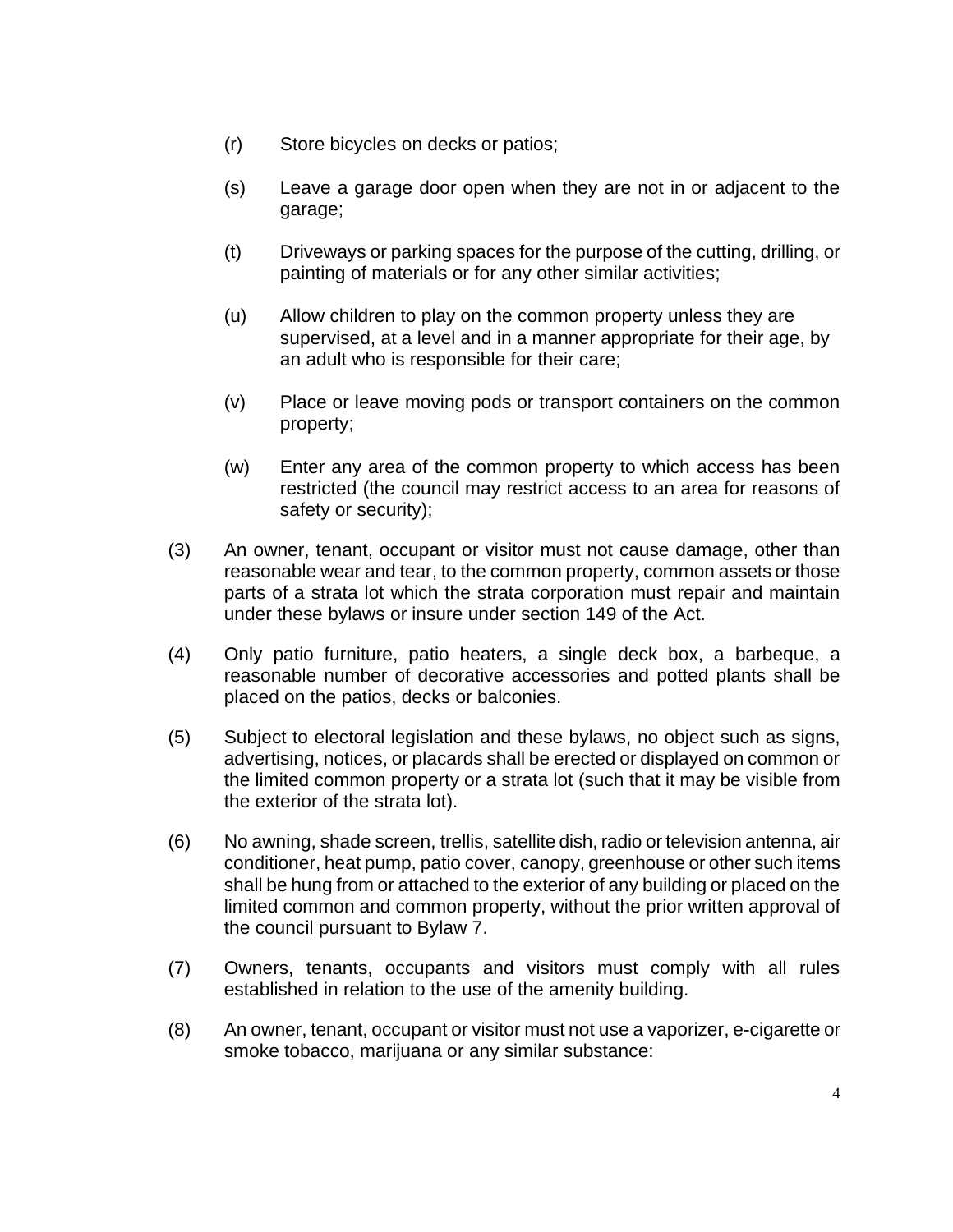- (a) on interior common property including the amenity building;
- (b) on the exterior common property within 7.5 meters of any window, entrance door or air in-take vent (including on a patio, deck or balcony);
- (c) within 4 meters of the boundary of the playground area;

#### **4. Pets**

- (1) The keeping of pets in a strata lot is restricted to the following:
	- (a) a reasonable number of fish or other small aquarium animals;
	- (b) a reasonable number of small caged mammals;
	- (c) up to 4 caged birds; and
	- (d) dogs and cats, provided that the total combined number does not exceed 3;
- (2) All pets must be on a leash not exceeding 6 feet in length (or otherwise secured) and under the direct control of their handler while on the common property.
- (3) A pet's owner must not allow it to defecate or urinate on the common property and if the pet does so, they must promptly remove any waste or excrement left by the pet on the common property;
- (4) Pets which are, at the discretion of the council, considered to be a nuisance or a danger may, after compliance with s.135 of the Act, be ordered in writing to be removed from the strata lot. An owner, tenant or occupant shall have thirty (30) days to comply with any such order.
- (5) Visitors who bring pets onto the common property must comply with these bylaws as they pertain to pets.

#### **5. Inform strata corporation**

- (1) Within 2 weeks of becoming an owner, an owner must inform the strata corporation of the owner's name, strata lot number and mailing address outside the strata plan, if any.
- (2) Within 2 weeks of a tenant residing in a strata lot, the owner of that strata lot must provide the strata corporation with the tenant's name, strata lot number and telephone number.

#### **6. Obtain approval before altering a strata lot**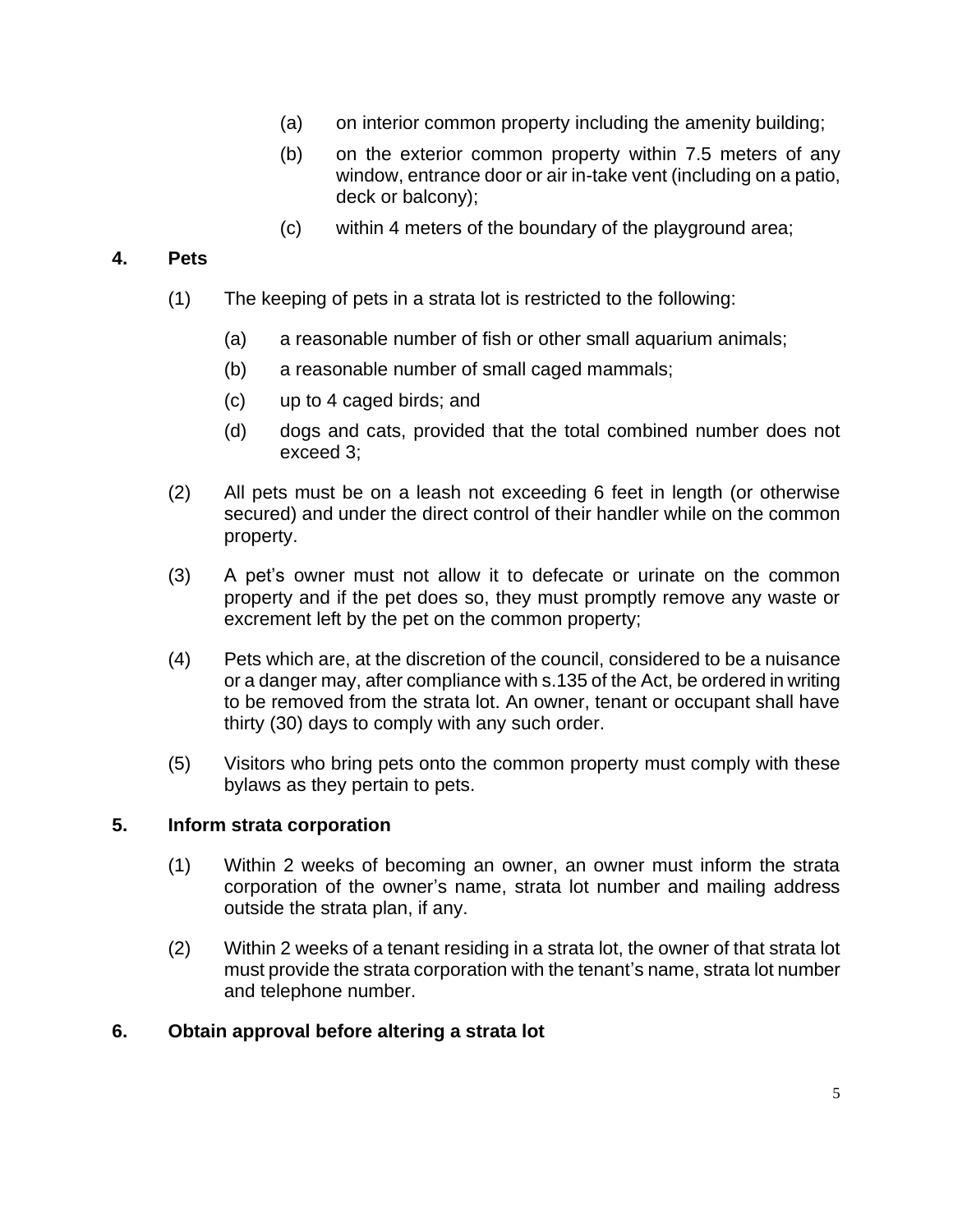- (1) For the purposes of this bylaw the term "alteration" includes any one or more of the following:
	- (a) the replacement of an existing component of a building or structure, whether or not it is identical to the component being replaced;
	- (b) the modification of any component or portion of a building or structure;
	- (c) the addition of any item, component or fixture to a building or structure;
	- (d) changing the configuration of any part of a building or structure (including plumbing and ductwork); or
	- (e) making a physical improvement to a building or structure;

but does not include painting the interior of a strata lot or the replacement of plumbing fixtures or light fixtures where no changes are being made to the pipes or wiring.

- (2) An owner, tenant or occupant must obtain the written approval of the strata corporation before making an alteration to a strata lot that involves any of the following:
	- (a) the structure of a building;
	- (b) the exterior of a building;
	- (c) chimneys, stairs, balconies or other things attached to the exterior of a building;
	- (d) doors, windows or skylights on the exterior of a building, or that front on the common property;
	- (e) fences, railings or similar structures that enclose a patio, balcony or yard;
	- (f) common property located within the boundaries of a strata lot;
	- (g) flooring;
	- (h) any portion of the plumbing, electrical, heating or fire suppression/detection systems; or
	- (i) those parts of the strata lot which the strata corporation must insure under section 149 of the Act (or any replacement of the same).
- (3) The strata corporation must not unreasonably withhold its approval under subsection (2), but as a condition of its approval, it may require an owner, tenant or occupant to:
	- (a) present design drawings and specifications pertaining to the proposed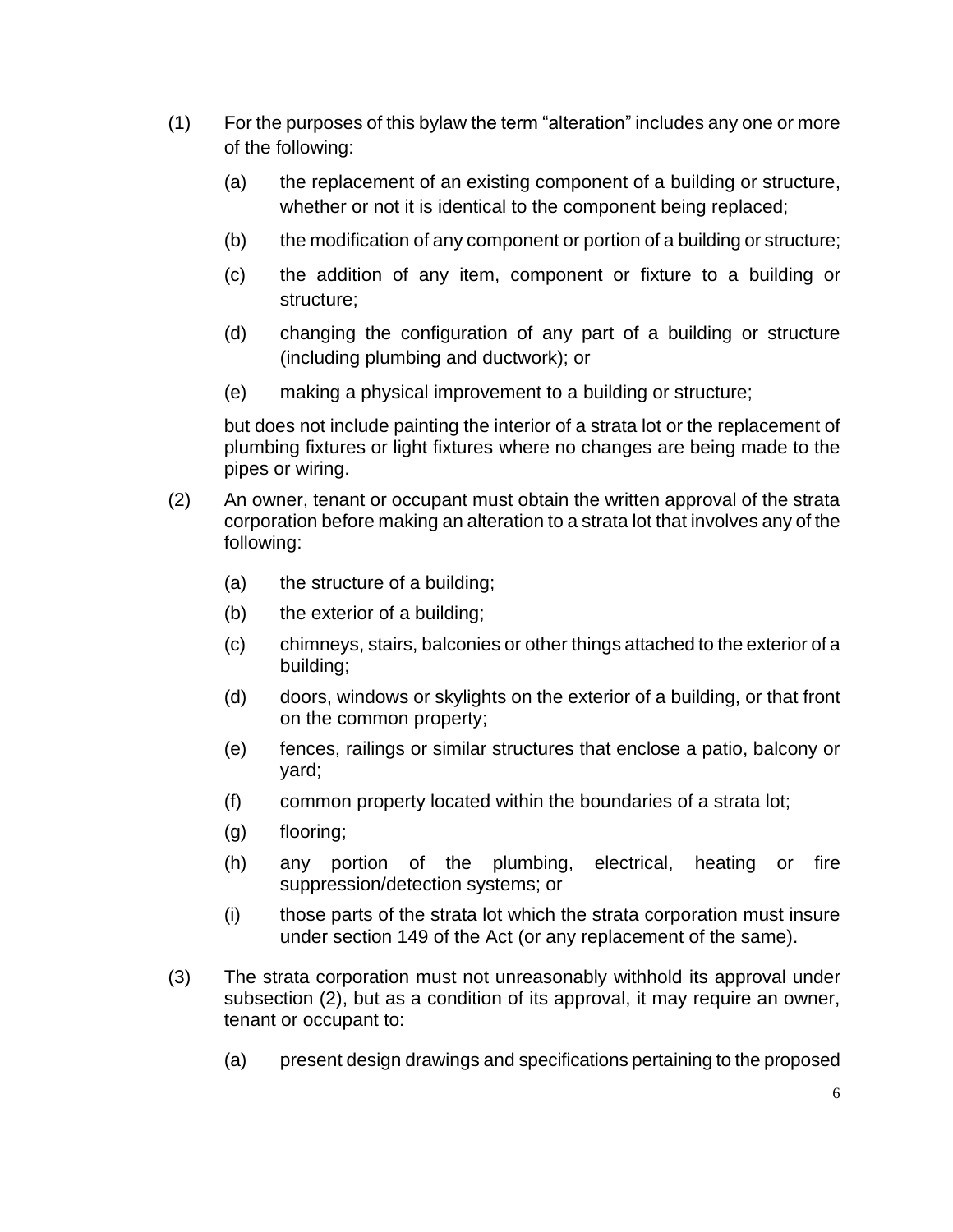work (including a letter of assurance from a structural engineer regarding any structural changes which form part of the work);

- (b) ensure that all work is done to a standard and is of a quality consistent with that of the rest of the building;
- (c) install or utilize certain materials or products;
- (d) obtain all necessary permits and governmental approvals (including final inspection certificates) and provide copies thereof to the strata corporation;
- (e) provide proof of course of construction insurance, in an amount specified by the strata corporation, for the period of the work;
- (f) have the owner enter into a written agreement that they shall be responsible for any future repair and maintenance costs, damages or other expenses relating directly or indirectly to the alteration (an "Assumption of Liability Agreement");
- (g) in the case of a tenant or occupant making the request, provide written approval of the changes by the owner; and
- (h) provide such other documents or comply with any other terms and conditions as it may reasonably consider necessary in the circumstances;
- (4) Before commencing any alteration to their strata lot an owner to whom permission has been given must provide the following to the strata corporation:
	- (a) a signed Assumption of Liability Agreement ;
	- (b) a building permit (if required);
	- (c) evidence of construction insurance (if required);
- (5) If approval is granted under subsection (2), only licensed and qualified trades may carry out work on the electrical, plumbing, heating and fire suppression systems.
- (6) An owner shall indemnify the strata corporation for any costs, fees, expenses and charges incurred by it in relation to:
	- (a) returning to its previous condition any alteration which has been made and has not been approved;
	- (b) completing or fulfilling any condition or obligation which the owner failed to fulfil; or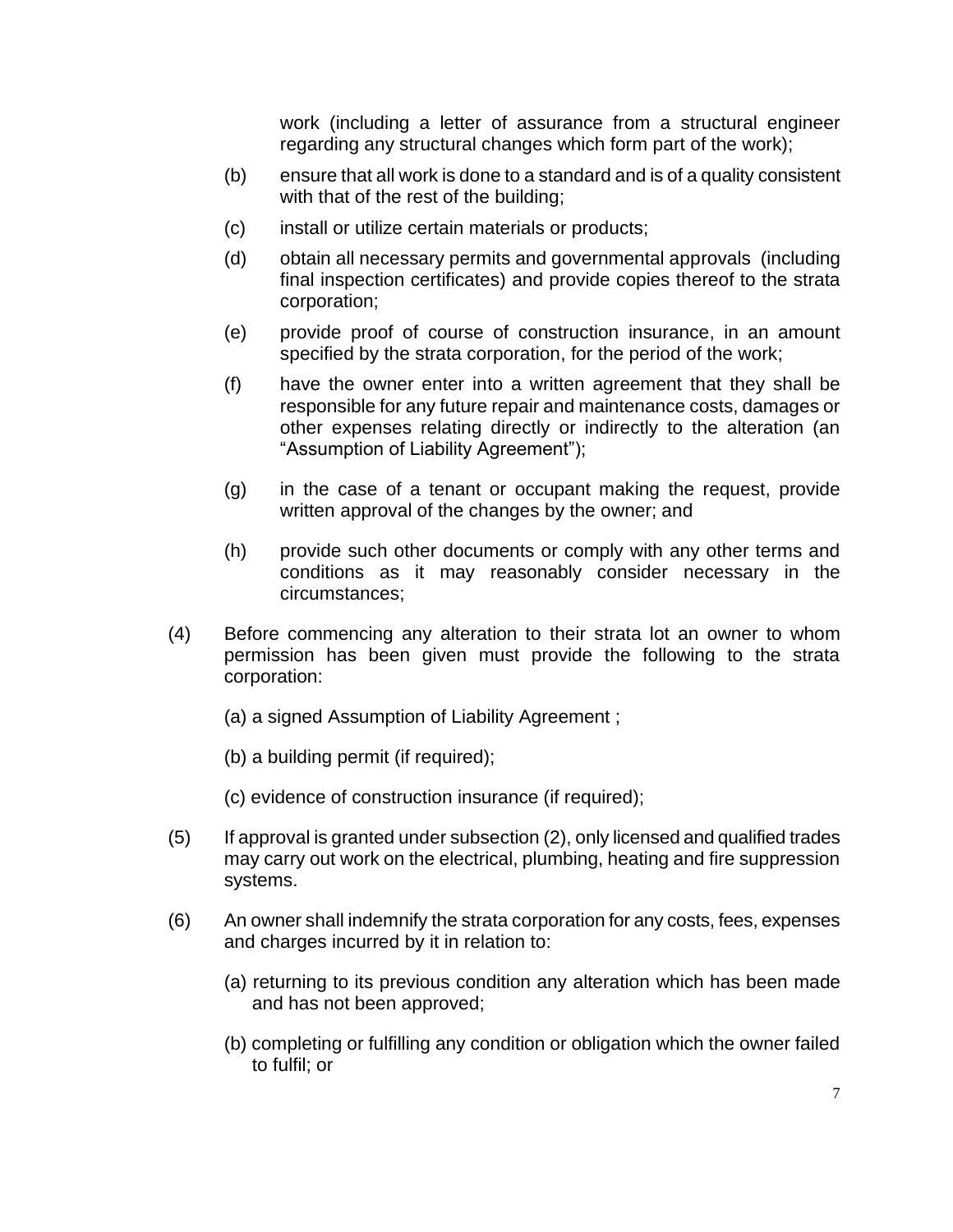(c) determining whether this bylaw and any terms and conditions imposed under it have been complied with.

# **7. Obtain approval before altering common property**

- (1) For the purposes of this bylaw the term "alteration" includes any one or more of the following:
	- (a) the replacement of an existing component of a building or structure, whether or not it is identical to the component being replaced;
	- (b) the modification of any component or portion of a building or structure;
	- (c) the addition of any item, component or fixture to a building, structure or the land;
	- (d) changing the appearance or configuration of any part of the exterior a building, a structure or the landscaping;
	- (e) making a physical improvement to a building, a structure or the land; or
	- (f) the placing of a structure on the common property
- (2) An owner, tenant or occupant must obtain the written approval of the strata corporation before making an alteration to common property, including limited common property, or common assets.
- (3) The strata corporation may require as a condition of its approval that the owner, tenant or occupant making the request:
	- (a) present design drawings and specifications pertaining to the proposed work (including a letter of assurance from a structural engineer regarding any structural changes which form part of the work);
	- (b) ensure that all work is done to a standard and is of a quality consistent with that of the rest of the building;
	- (c) install or utilize certain materials or products;
	- (d) obtain all necessary permits and governmental approvals (including final inspection certificates) and provide copies thereof to the strata corporation;
	- (e) have the owner of the strata lot enter into a written agreement that they shall be responsible for any future repair and maintenance costs, damages or other expenses relating directly or indirectly to the alteration (an "Assumption of Liability Agreement");
	- (f) provide proof of course of construction insurance, in an amount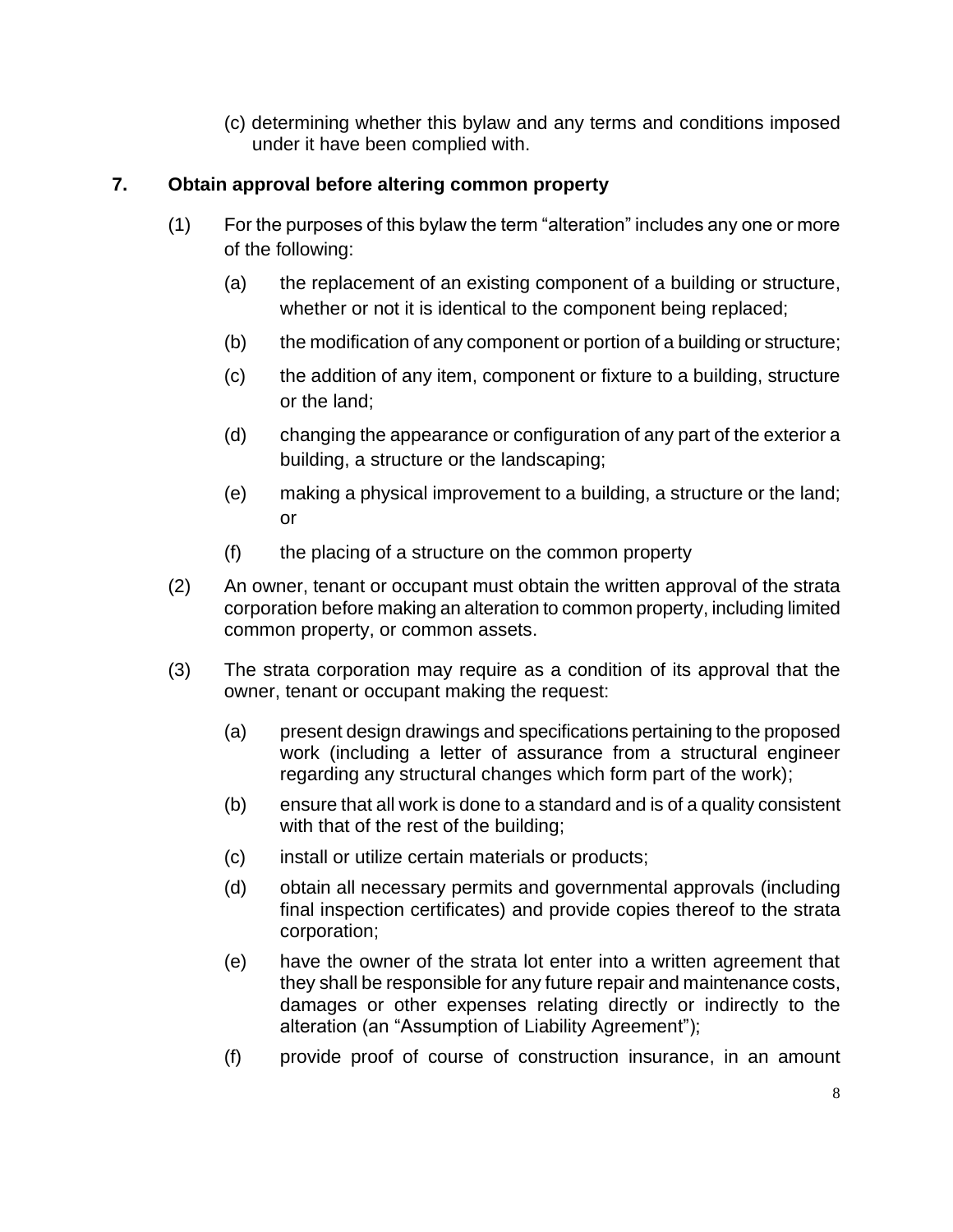specified by the strata corporation, for the period of the work;

- (g) employ only trades who have Worksafe coverage;
- (h) indemnify and save harmless the strata corporation and the other owners for any liens arising from the alterations (including but not limited to the actual costs incurred in removing the same); and
- (i) provide such other documents or comply with any other terms and conditions as it may reasonably consider necessary in the circumstances.
- (4) Before commencing any alteration to the common property an owner to whom permission has been given must provide the following to the strata corporation:
	- (a) a signed Assumption of Liability Agreement ;
	- (b) a building permit (if required);
	- (c) evidence of construction insurance (if required);
- (5) If approval is granted under subsection (2), only licensed and qualified trades may carry out work on the electrical, plumbing, heating and fire suppression systems.
- (6) An owner shall indemnify the strata corporation for any costs, fees, expenses and charges incurred by it in relation to:
	- (a) returning to its previous condition any alteration which has been made and has not been approved;
	- (b) completing or fulfilling any condition or obligation which the owner failed to fulfil; or
	- (c) determining whether this bylaw and any terms and conditions imposed under it have been complied with.

#### **8. Permit entry to strata lot**

- (1) An owner, tenant, occupant or visitor must allow a person authorized by the strata corporation to enter the strata lot
	- (a) in an emergency, without notice, to ensure safety or prevent significant loss or damage, and
	- (b) at a reasonable time, on 48 hours' written notice, to:
		- (i) inspect, repair or maintain common property (including limited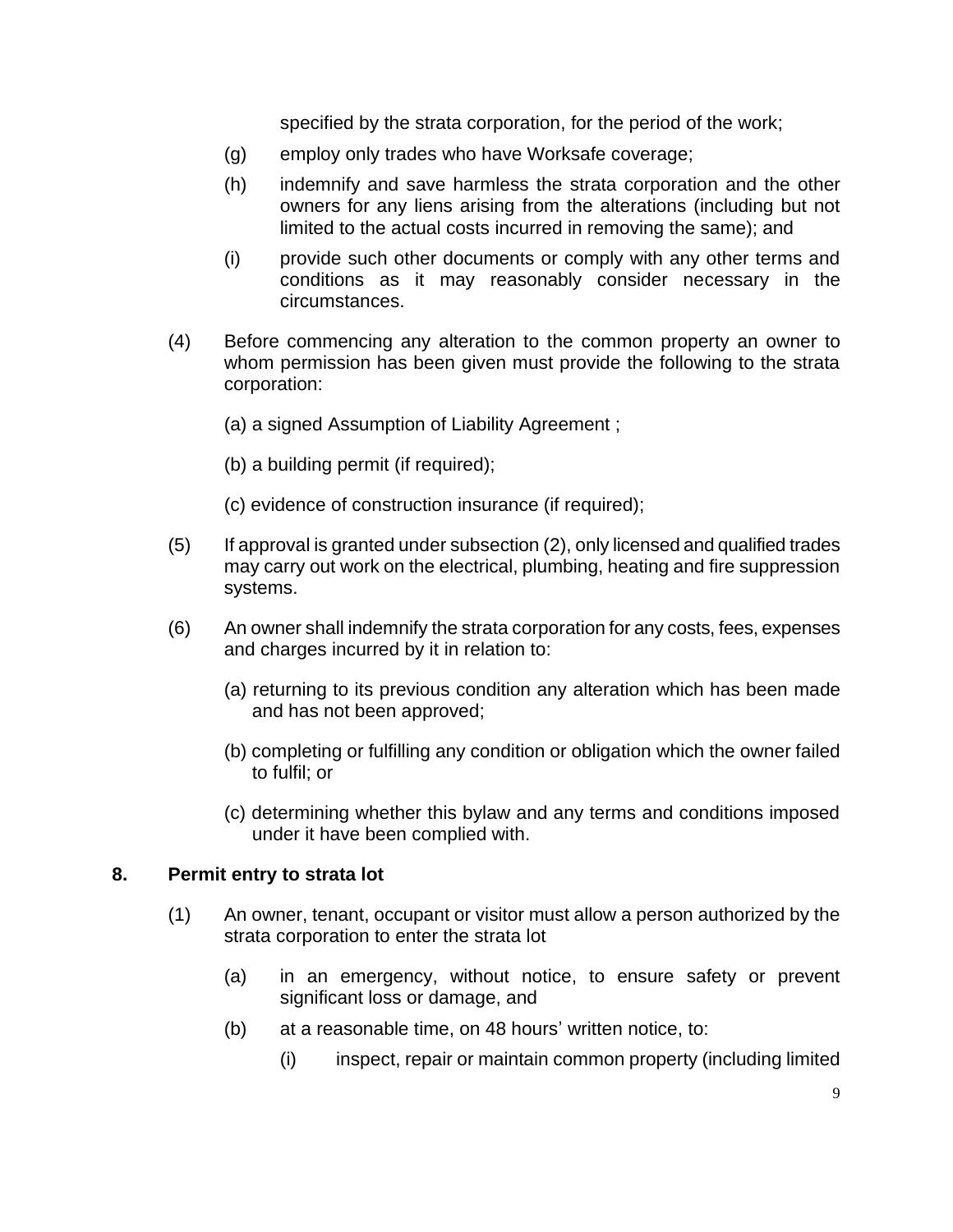common property), common assets and any portions of a strata lot that are the responsibility of the strata corporation to repair and maintain under these bylaws or insure under section 149 of the Act; or

- (ii) investigate allegations of a breach of a bylaw or rule upon receipt of a complaint that a bylaw or rule has been breached; or
- (iii) remedy the contravention of a bylaw or rule under s.133 of the Act.
- (2) The notice referred to in subsection (1)(b) must include the date and approximate time of entry, and the reason for entry.
- (3) If access to a strata lot is not provided in accordance with this bylaw, the owner of the strata lot will be responsible for:
	- (a) all costs of forced entry incurred by the strata corporation, including where the strata corporation, having made reasonable efforts is unable to contact the owner of the strata lot, requires access to the strata lot due to an emergency;
	- (b) all costs incurred by the strata corporation in respect of contractors who must re-attend in order to access the strata lot; and
	- (c) the actual legal fees incurred in obtaining an order for entry.

#### **9. Garbage**

- (1) Any articles or material, other than normal household garbage and recyclables, being disposed of must be removed by, and at the expense of the owners, tenants and occupants of the strata lot from which the articles or materials originated.
- (2) Removal of all boxes and waste which is a result of the move is the responsibility of the owner(s), tenant(s) or occupant(s) moving in. Costs incurred by the strata corporation in removing such items will be charged to the strata lot.
- (3) All waste must be placed and kept in appropriate containers.
- (4) Items which fall out of garbage, composting or recycling bins must be picked by the owner, tenant or occupant of the strata lot to which the bins belong.
- (5) Garbage cans, recycling bins and organics containers must be stored inside a strata lot and may only be placed out after 3 pm on the day before the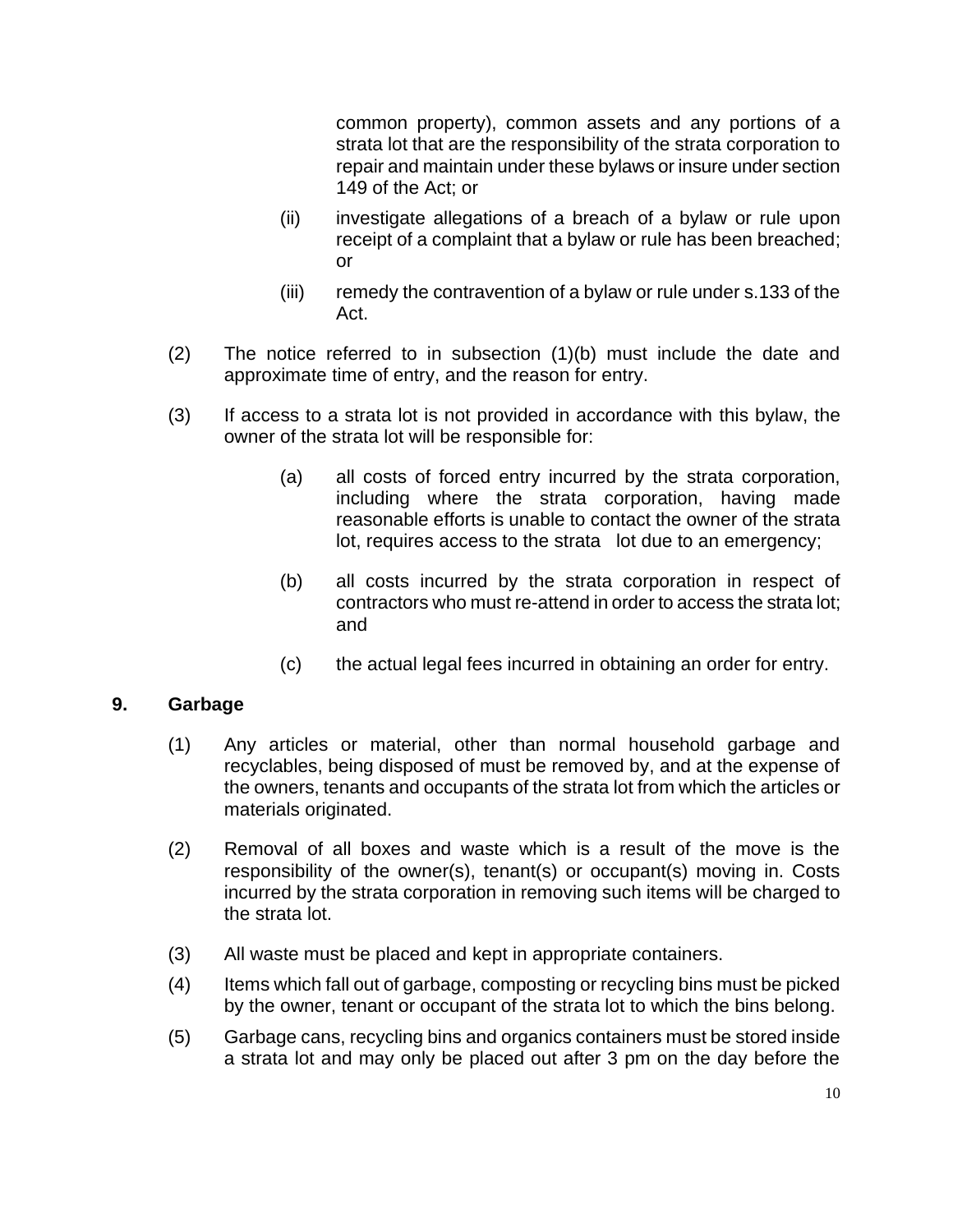scheduled pick-up day and must be retrieved by 10 pm on the scheduled pickup day.

## **10. Parking**

- (1) Except for the purposes of temporarily loading, unloading or washing a vehicle, no person shall park a vehicle on the common property (including roadways) other than in a designated parking space.
- (2) Vehicles parked in a parking space or on a driveway apron must not extend into a roadway.
- (3) Vehicles which are being loaded, unloaded or washed must not be left unattended and must be moved immediately if blocking access to the garage of another strata lot or otherwise impeding passage along the roadway.
- (4) Persons driving vehicles must not exceed the speed limit of 10 km/hr.
- (5) No repairs to or servicing of motor vehicles may be carried out on the common or limited common property except in an emergency.
- (6) Motor vehicles dripping oil, gasoline or any other fluid may, at the discretion of the council, be prohibited from driving on the common property until repaired. Owners of motor vehicles leaving or dripping fluids on the common or limited common property shall promptly clean up the same.
- (7) Except in the case of moving trucks, deliveries and recreational vehicles, vehicles exceeding 4500 kg GVW, shall not be brought onto the common property.
- (8) Recreational vehicles, trailers and boats must not be parked or stored on the common or limited common property, other than on a temporary basis for the purposes of loading or unloading.
- (9) Recreational vehicles, trailers and boats may be parked in a garage provided the door can be fully closed when parked.
- (10) Visitors (including service providers) using the visitor parking area: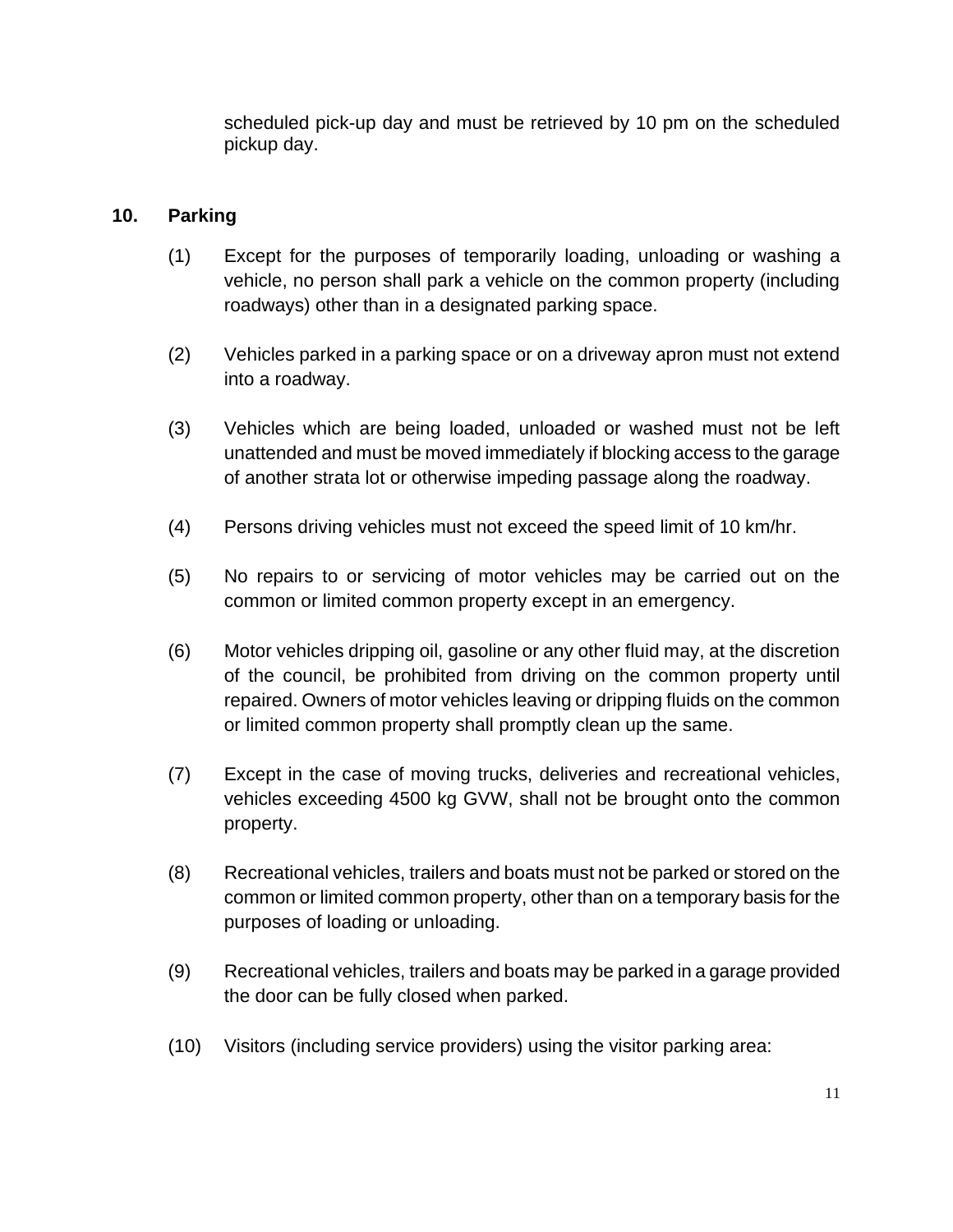- (a) may only do so for a maximum of 16 hours in a 7 day period without written permission of the council;
- (b) must display an approved visitor parking pass on their dash; and
- (c) may not stay in a vehicle overnight;
- (11) Owners, tenants and occupants must not park their vehicle in parking spaces designated as visitor parking.
- (12) No vehicle may be parked in a handicapped parking space unless it displays a valid handicap parking permit or decal.
- (13) No vehicle may be parked on the common property unless licensed and insured.
- (14) Any vehicle which is in violation of any provision of this or any other bylaw or rule pertaining to parking of vehicles may, at the discretion of the council, be towed, without notice, at the expense of the owner of the vehicle.

## **11. Sale of Strata Lots**

An owner of a strata lot, when selling his or her strata lot, will not display or post or permit any agent to display or post "for sale" signs or other signage for the purpose of selling or marketing a strata lot on the common property (except for a location on the common property approved by the strata council) or in the window of a strata lot.

# **Division 2 - Powers and Duties of Strata Corporation**

# **12. Repair and maintenance of property by strata corporation**

- (1) Subject to Bylaw 2(4), the strata corporation must repair and maintain all of the following:
	- (a) common assets of the strata corporation;
	- (b) common property that has not been designated as limited common property;
	- (c) limited common property, but the duty to repair and maintain it is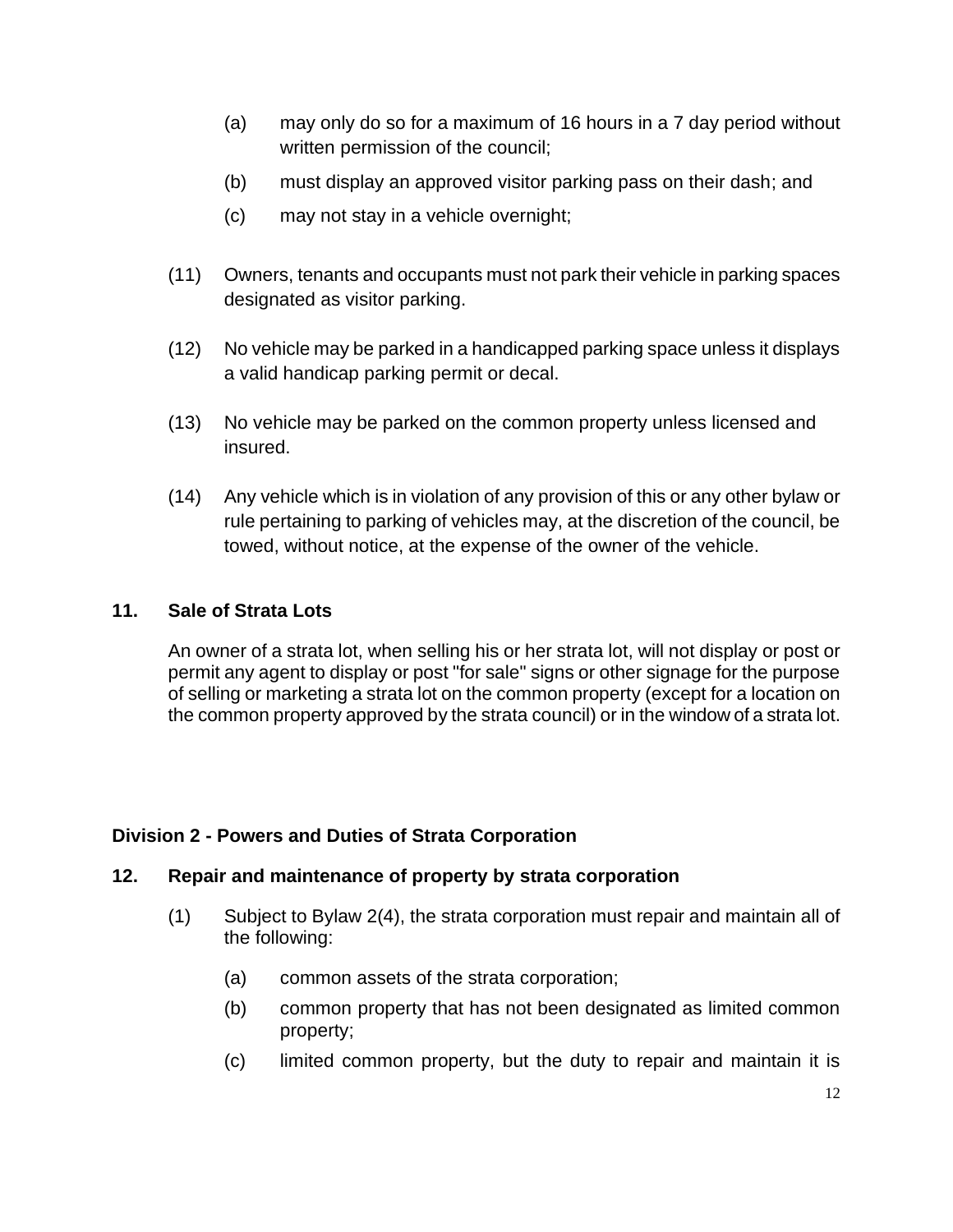restricted to

- (i) repair and maintenance that in the ordinary course of events occurs less often than once a year, and
- (ii) the following, no matter how often the repair or maintenance ordinarily occurs:
	- (A) the structure of a building;
	- (B) the exterior of a building;
	- (C) chimneys, stairs, patios, decks, balconies and other things attached to the exterior of a building;
	- (D) doors (excluding door hardware), windows (including frames) and skylights on the exterior of a building or that front on the common property; and
	- (E) fences, railings and similar structures that enclose patios, balconies and yards.
- (d) A strata lot, but the duty to repair and maintain it is restricted to
	- (i) the structure of a building,
	- (ii) the exterior of a building,
	- (iii) chimneys, stairs, decks, balconies and other things attached to the exterior of a building,
	- (iv) doors (excluding door hardware), windows (including frames) and skylights on the exterior of a building or that front on the common property; and
	- (v) fences, railings and similar structures that enclose patios, balconies and yards.

# **13. Investigation Costs**

Where the strata corporation takes steps, including hiring third parties, to determine (the "Investigation") one of the following:

- (a) the source of damage (including the presence of water or mold) or some other defect to a strata lot or the common property;
- (b) the origin of a noise, odour or smoke;
- (c) whether there has been a breach of a bylaw or rule;
- (d) if an alteration was completed in accordance with the terms of its approval;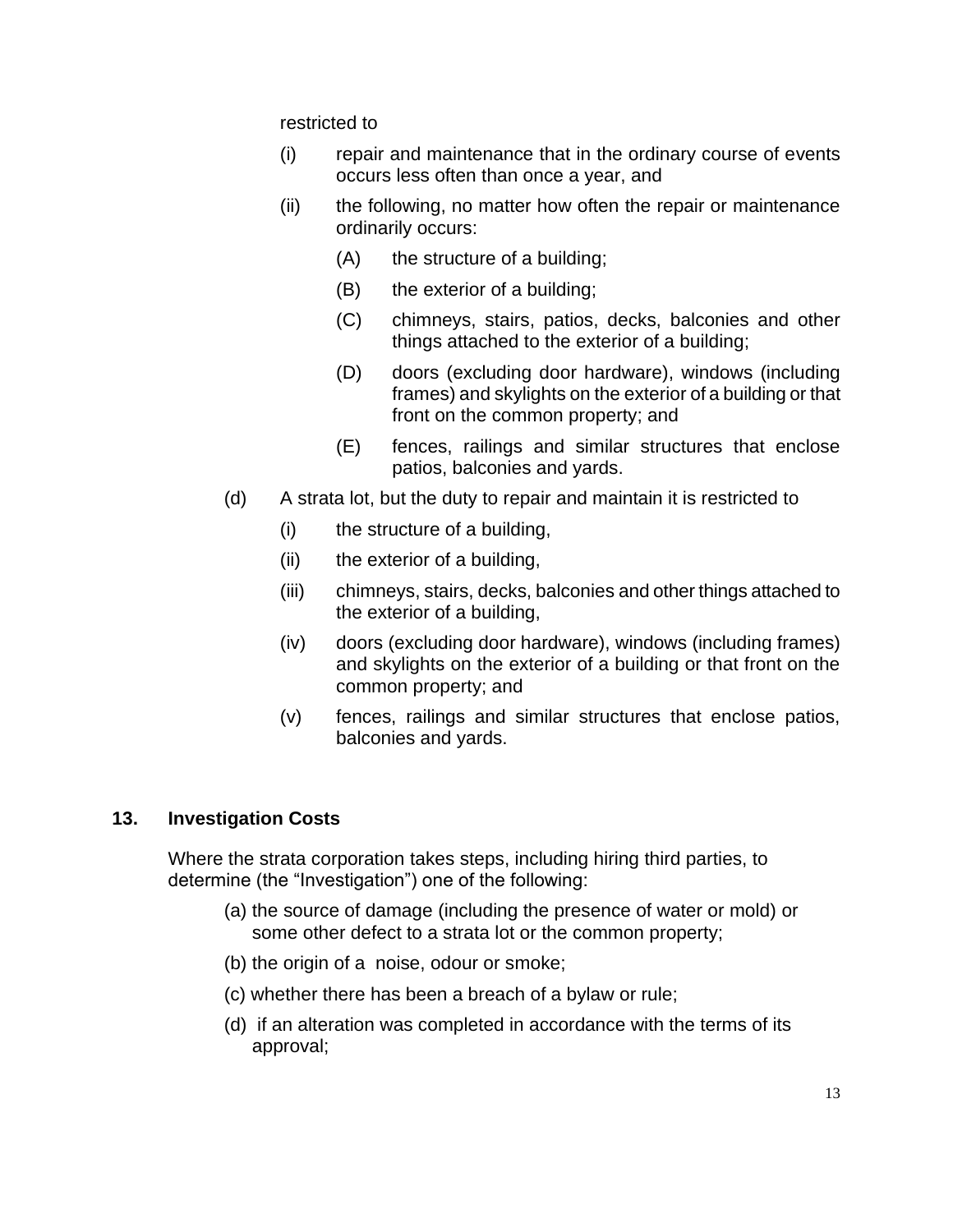it may charge any costs related to the Investigation back to the owner of a strata lot where:

- (i) in the case of (a), the source of the damage or defect originated from within that owner's strata lot;
- (ii) in the case of (b), it is determined that the noise, odour or smoke originated in that owner's strata lot;
- (iii) in the case of (c), it is determined that the owner, tenant or occupant of the strata lot has breached a bylaw;
- (v) in the case of (d), where the alteration was done or which has the benefit of the alteration (if done to common or limited common property);

#### **14. Legal Proceedings and Costs**

- (1) In accordance with section 171(4) of the Act the authorization referred to under section 171(2) of the Act is not required for a proceeding under the Small Claims Act. Such proceedings may be commenced with the approval of the council only.
- (2) Where the strata corporation takes steps, including commencing any form of legal proceeding against an owner or tenant, in order to:
	- (a) enforce the bylaws or the rules; or
	- (b) collect monies owing to the strata corporation (including, but not limited to, fines, chargebacks and insurance deductibles)

it shall be entitled to charge to and recover from that owner or tenant its actual legal costs and other fees and costs incurred in doing so (unless unsuccessful in its claim).

#### **Division 3 - Council**

#### **15. Council size**

The council must have 3 to 7 members.

#### **16. Council Membership**

Where the strata corporation is entitled to register a lien against a strata lot under s.116 of the Act, the owner or tenant of that strata lot is ineligible for election to the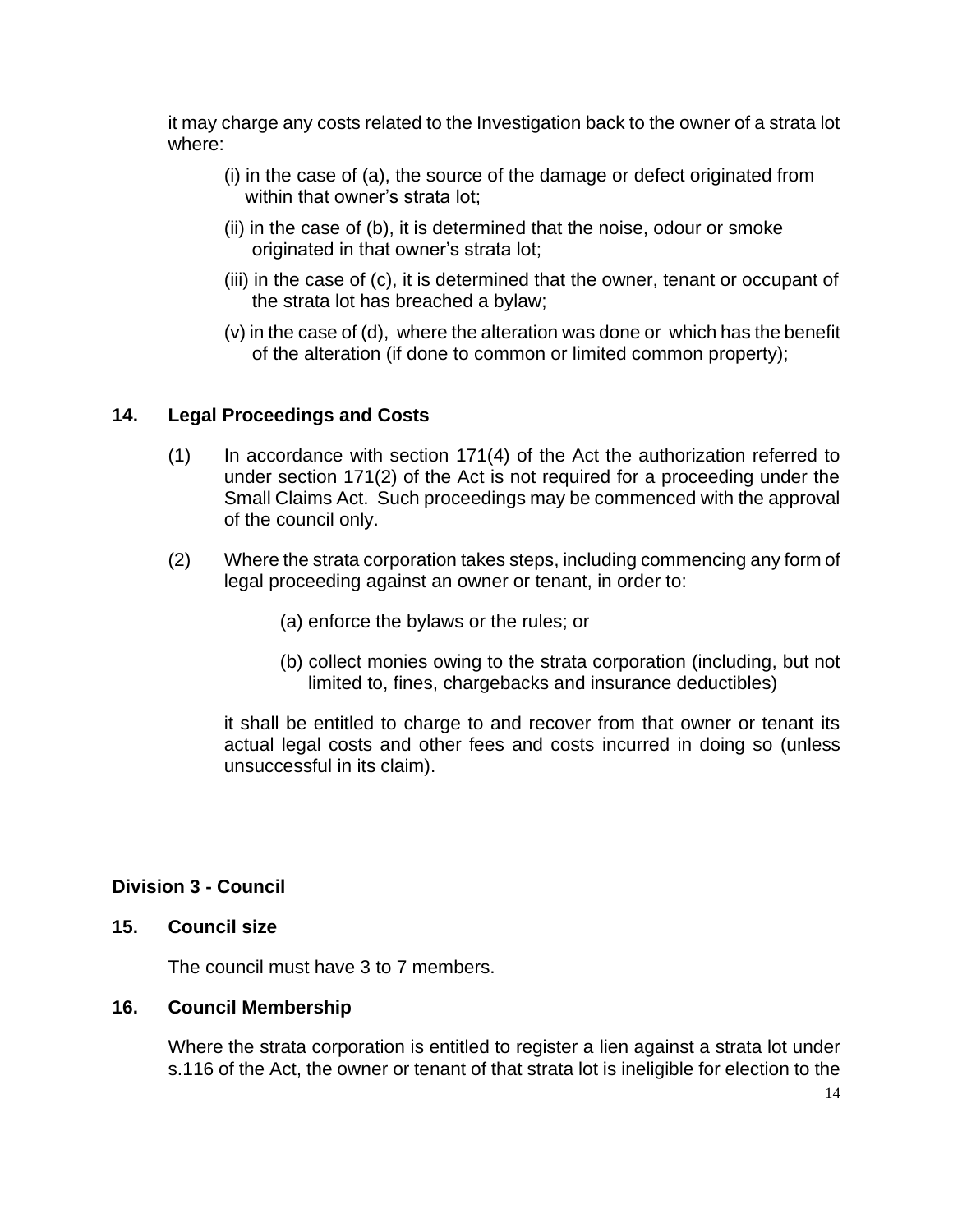council and where that owner or tenant is already a member of the council, they shall be deemed to have resigned from council upon registration of a lien.

## **17. Council members' terms**

- (1) The term of office of a council member ends with the election of a new council.
- (2) A person whose term as council member is ending is eligible for re-election.

#### **18. Removing council member**

- (1) Unless all the owners are on the council, the strata corporation may, by a resolution passed by a majority vote at an annual or special general meeting, remove one or more council members.
- (2) After removing a council member, the strata corporation must hold an election at the same annual or special general meeting to replace the council member for the remainder of the term.

#### **19. Replacing council member**

- (1) If a council member resigns or is unwilling or unable to act for a period of 2 or more months, the remaining members of the council may appoint a replacement council member for the remainder of the term.
- (2) A replacement council member may be appointed from any person eligible to sit on the council.
- (3) The council may appoint a council member under this section even if the absence of the member being replaced leaves the council without a quorum.
- (4) If all the members of the council resign or are unwilling or unable to act for a period of 2 or more months, persons holding at least 20% of the strata corporation's votes may hold a special general meeting to elect a new council by complying with the provisions of the Act, the regulations and the bylaws respecting the calling and holding of meetings.

#### **20. Officers**

- (1) At the first meeting of the council held after each annual general meeting of the strata corporation, the council must elect, from among its members, a president, a vice president, a secretary and a treasurer.
- (2) A person may hold more than one office at a time, other than the offices of president and vice president.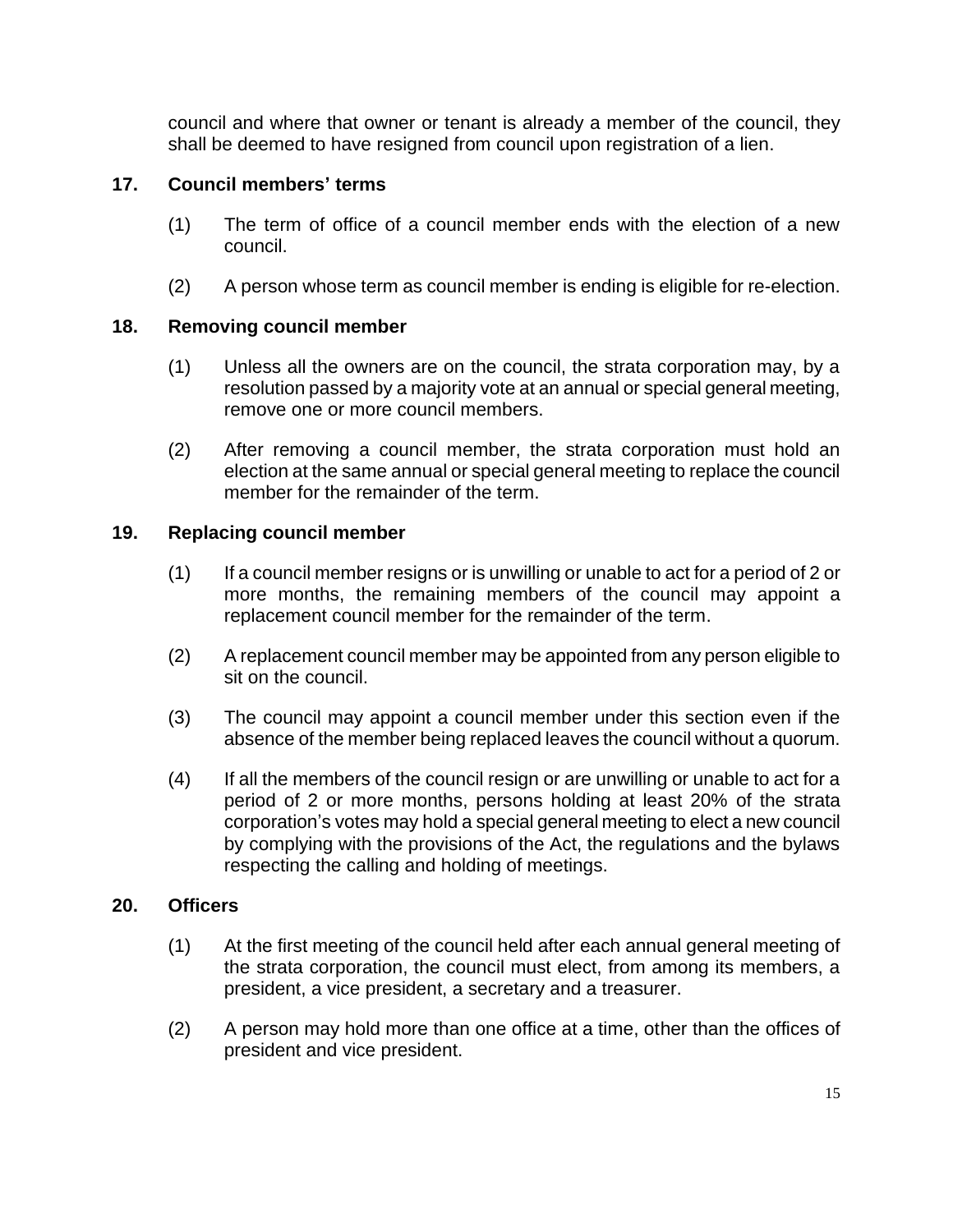- (3) The vice president has the powers and duties of the president
	- (a) while the president is absent or is unwilling or unable to act, or
	- (b) for the remainder of the president's term if the president ceases to hold office.
- (4) The council, by majority vote, may remove an officer from their office (but not from council) and may (except in the case of the president) appoint a replacement officer from among themselves for the remainder of the term.
- (5) The secretary shall serve as privacy officer under the *Personal Information Protection Act* unless another council member is appointed to that role.

## **21. Limit on Liability of Council Member**

- (1) A council member who acts honestly and in good faith is not personally liable because of anything done or omitted to be done in the exercise or intended exercise of any power or duty of the council.
- (2) Subparagraph (1) does not affect a council member's liability, as an owner, for a judgment against the strata corporation.

## **22. Calling council meetings**

- (1) Any council member may call a council meeting by giving the other council members one week's notice of the meeting, specifying the reason for calling the meeting.
- (2) The notice does not have to be in writing.
- (3) A council meeting may be held on less than one week's notice if
	- (a) all council members consent in advance of the meeting, or
	- (b) the meeting is required to deal with an emergency or urgent situation, and all council members either
		- (i) consent in advance of the meeting, or
		- (ii) are unavailable to provide consent after reasonable attempts to contact them.

#### **23. Quorum of council**

- (1) A quorum of the council is
	- (a) 2, if the council consists of 3 or 4 members,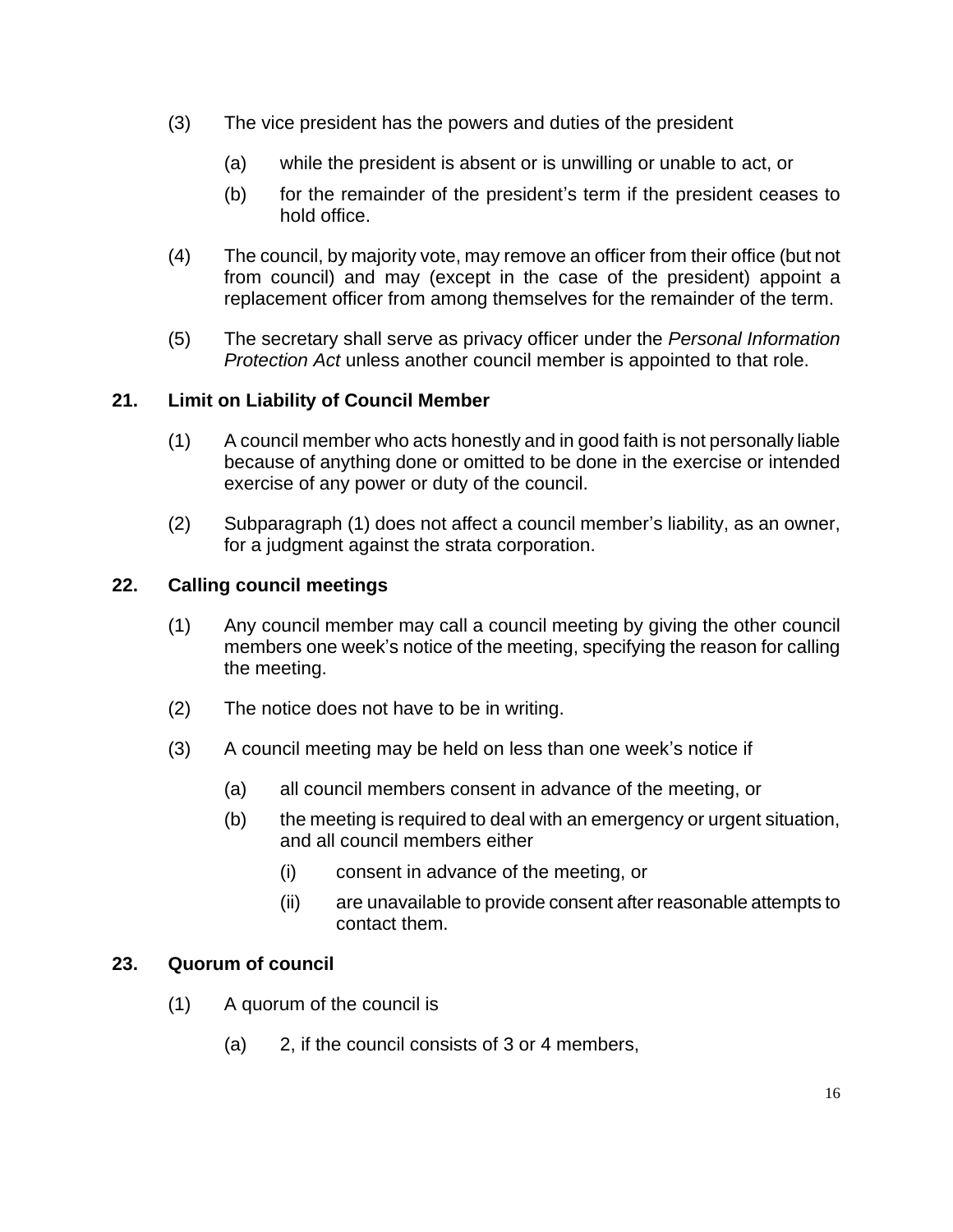- (b) 3, if the council consists of 5 or 6 members, and
- (c) 4, if the council consists of 7 members.
- (2) Council members must be present in person at the council meeting to be counted in establishing quorum.

## **24. Council meetings**

- (1) At the option of the council, council meetings may be held by electronic means, so long as all council members and other participants can communicate with each other.
- (2) If a council meeting is held by electronic or digital means, council members and other persons attending the meeting are deemed to be present in person.

## **25. Voting at council meetings**

- (1) At council meetings, decisions must be made by a majority of council members present in person at the meeting.
- (2) If there is a tie vote at a council meeting, the president may break the tie by casting a second, deciding vote.
- (3) The results of all votes at a council meeting must be recorded in the council meeting minutes.
- (4) For the purposes of this bylaw, "majority vote" means a vote in favour of a resolution by more than 1/2 of the votes cast by council members who are present and who have not abstained from voting.

# **26. Council to inform owners of minutes**

- (1) The council must inform owners of the minutes of all council meetings within 2 weeks of the meeting, whether or not the minutes have been approved.
- (2) For the purposes of this bylaw "inform" includes mailing, placing under a strata lot door, emailing, posting to a website to which owners have access or placing in an area of the common property readily accessible to all owners.

# **27. Delegation of council's powers and duties**

(1) Subject to subsections (2) to (4), the council may delegate some or all of its powers and duties to one or more council members or persons who are not members of the council, and may revoke the delegation.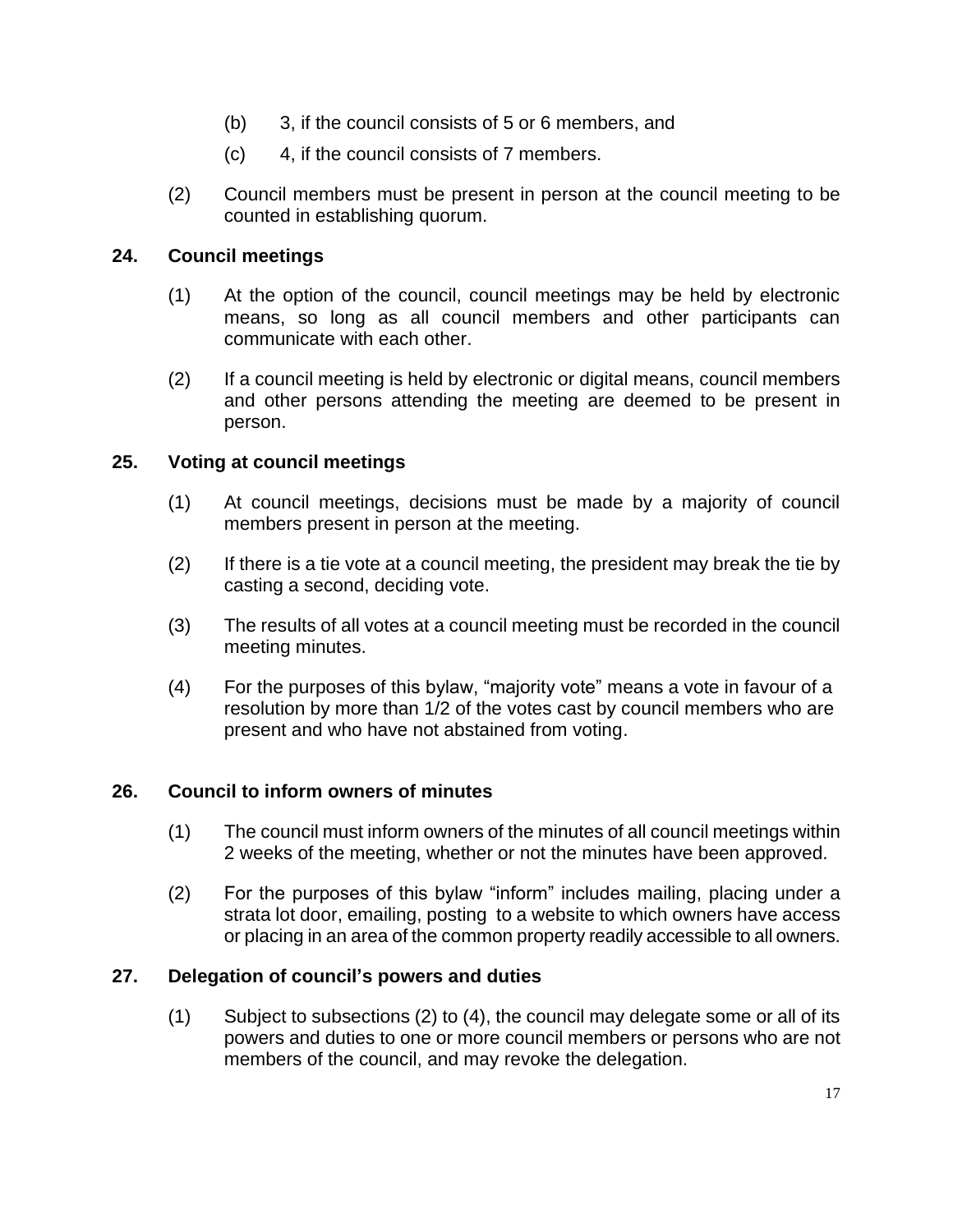- (2) The council may delegate its spending powers or duties, but only by a resolution that
	- (a) delegates the authority to make an expenditure of a specific amount for a specific purpose, or
	- (b) delegates the general authority to make expenditures in accordance with subsection (3).
- (3) A delegation of a general authority to make expenditures must
	- (a) set a maximum amount that may be spent, and
	- (b) indicate the purposes for which, or the conditions under which, the money may be spent.
- (4) The council may not delegate its powers to determine, based on the facts of a particular case,
	- (a) whether a person has contravened a bylaw or rule,
	- (b) whether a person should be fined, and the amount of the fine,
	- (c) whether a person should be denied access to a recreational facility, or
	- (d) whether to grant an exemption under s.144 of the Act;

# **28. Spending restrictions**

- (1) A person may not spend the strata corporation's money unless the person has been delegated the power to do so in accordance with these bylaws.
- (2) Despite subsection (1), a council member may spend the strata corporation's money to repair or replace common property or common assets if the repair or replacement is immediately required to ensure safety or prevent significant loss or damage.

#### **29. Unapproved Expenditures**

For the purposes of section 98(2) of the Act the maximum unapproved expenditure, together with all other unapproved expenditures, shall not exceed \$10,000.00.

#### **Division 4 - Enforcement of Bylaws and Rules**

#### **30. Fines**

(1) The Strata corporation may fine an owner or a tenant: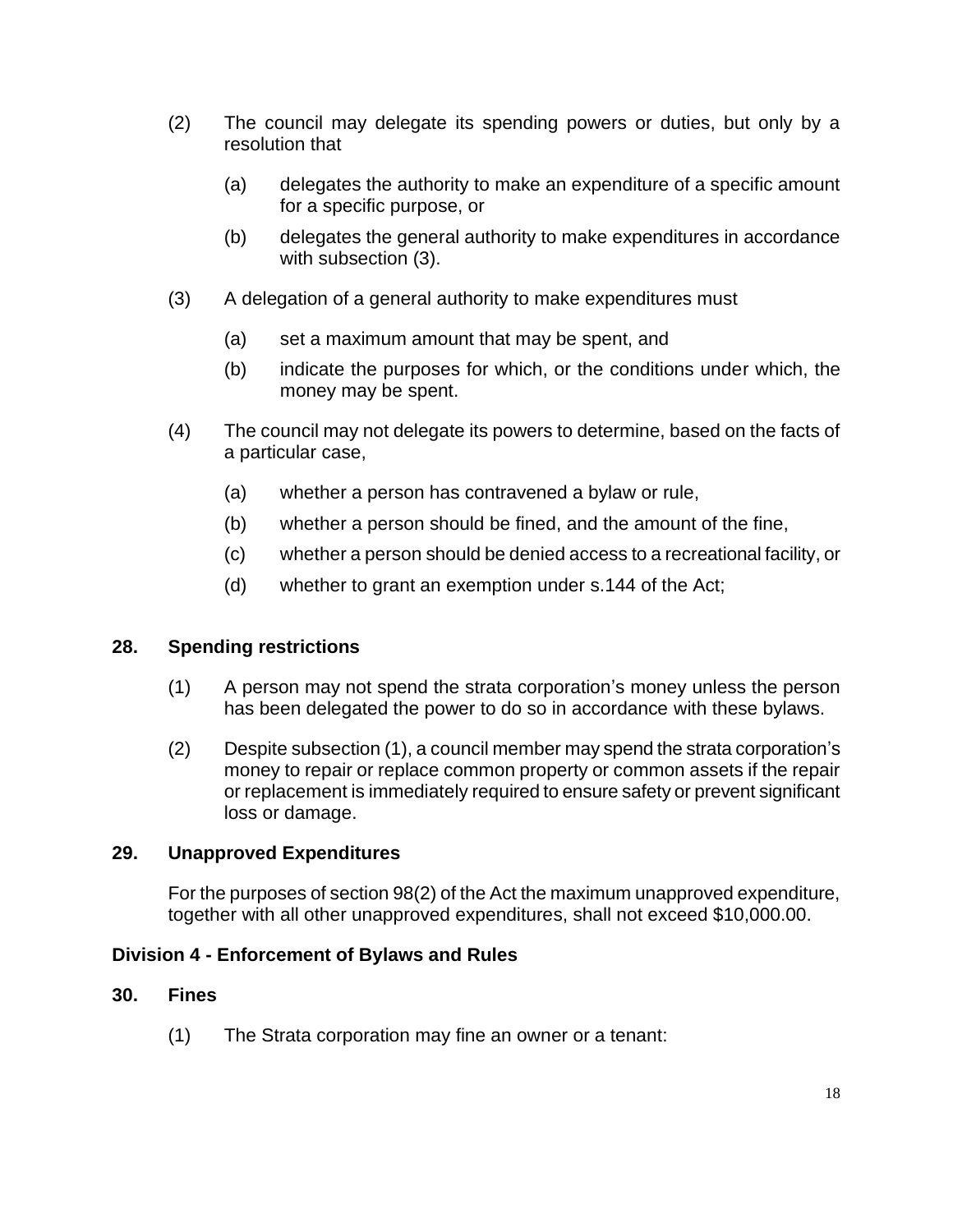- (a) Up to \$200.00 for each contravention of a bylaw; and
- (b) \$50.00 for each contravention of a rule.
- (2) Fines, the costs to remedy a bylaw contravention and other similar amounts levied by the strata corporation must be paid within 14 days of being levied.

#### **31. Continuing contravention**

If an activity or lack of activity that constitutes a contravention of a bylaw or rule continues, without interruption, for longer than 7 days, a fine may be imposed every 7 days.

## **32. Owner Responsibility for Compliance**

An owner must not knowingly permit a tenant to breach a bylaw or rule.

## **Division 5 - Annual and Special General Meetings**

## **33. Failure to Reach Quorum**

- (1) Pursuant to section 48(3) of the Strata Property Act, if at the time appointed for an annual or special general meeting a quorum is not present:
	- (a) if the meeting is an annual general meeting or a special general meeting held pursuant to s.42 of the Act the meeting stands adjourned for 15 minutes. At the time the meeting is reconvened, those eligible voters present at that time shall constitute a quorum;
	- (b) if the meeting is a special general meeting held pursuant to s.43 of the Act, it stands permanently adjourned.
- (2) If a meeting proceeds pursuant to (1)(a), and one or more eligible voters leave during the course of the meeting, the quorum shall be reduced to the number of eligible voters present, provided such number does not fall below 10% of the strata corporation's votes.

#### **34. Electronic Meetings**

For the purposes of this bylaw "electronic means" refers to telephone, video conferencing or any other electronic method or platform so long as it permits all persons participating in the meeting to communicate with each other during the meeting.

(2) At the discretion of the strata council, a general meeting of the owners may be held by electronic means.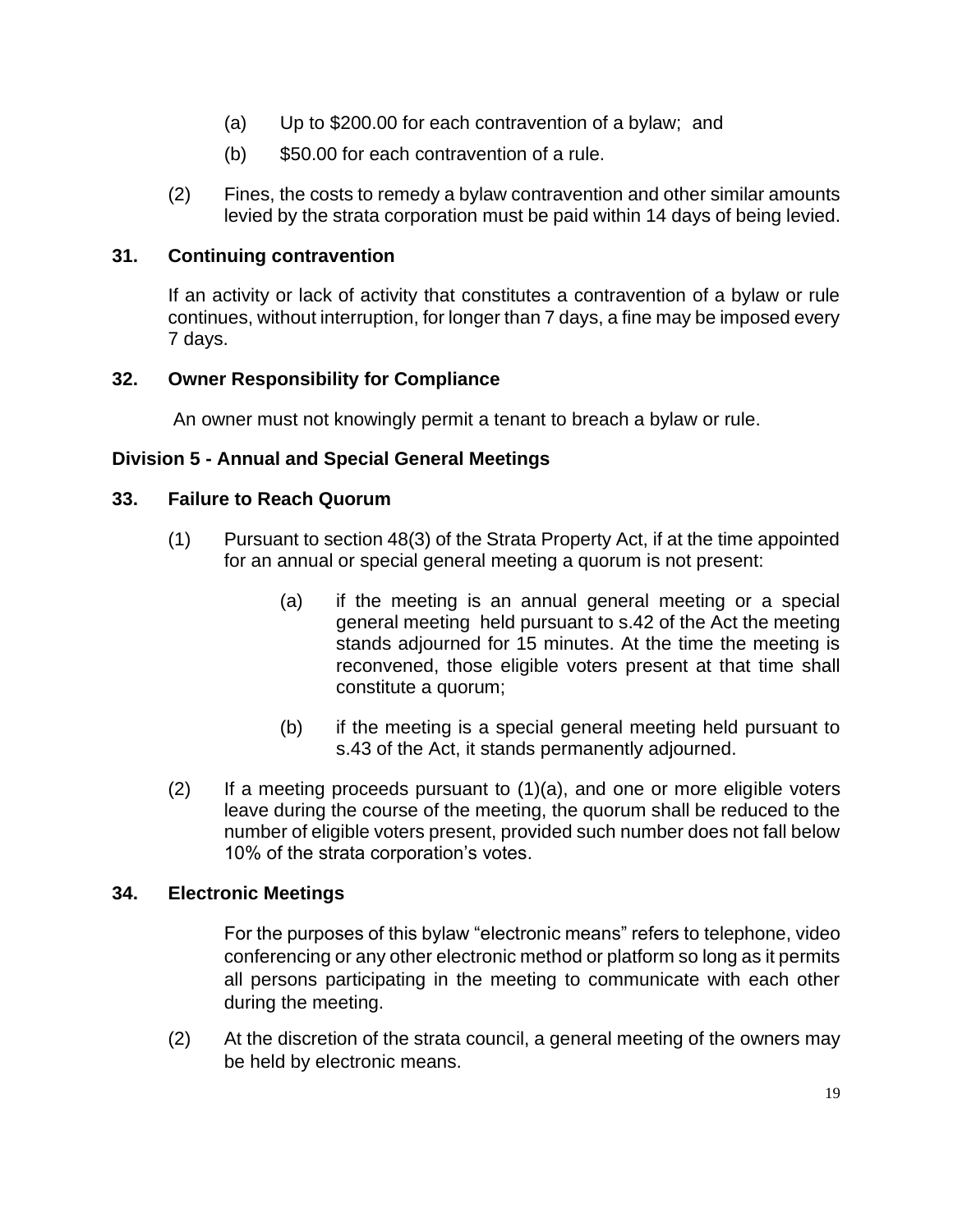(3) Where a meeting is held by electronic means the following bylaw provisions shall not apply:

Bylaw 36 - participation by other than eligible voters

Bylaw 37

- (1) issuing of voting cards;
- (2) casting of votes by a show of voting cards;
- (3) method of precise count;
- (6) request for a ballot;
- (4) Where a meeting is held by electronic means all votes shall taken by roll call, a show of hands, the use of a polling or voting mechanism included in the meeting platform or some other means whereby a person can indicate their choice of vote. The choice of which method will be used shall be at the discretion of the chair of the meeting.
- (5) Where a meeting is conducted by electronic means, the strata council shall have the authority to establish procedures (the "Electronic Meeting Procedures") for:
	- (a) the method by which an eligible voter can participate;
	- (b) the registration of eligible voters;
	- (c) the submission of proxies;
	- (d) the conduct of discussion, including the placing of a reasonable limit on the length of debate on any particular motion or resolution;
	- (e) the process for nomination and election of candidates for strata council; and
	- (f) any other matter which is reasonably necessary to ensure the proper conduct of the meeting and which is not otherwise addressed in these bylaws.
- (6) The Electronic Meeting Procedures must accompany any notice of meeting.

#### **35. Person to chair meeting**

- (1) Subject to subsections (2) and (3) annual and special general meetings must be chaired by the president of the council.
- (2) If the president of the council is unwilling or unable to act, the meeting must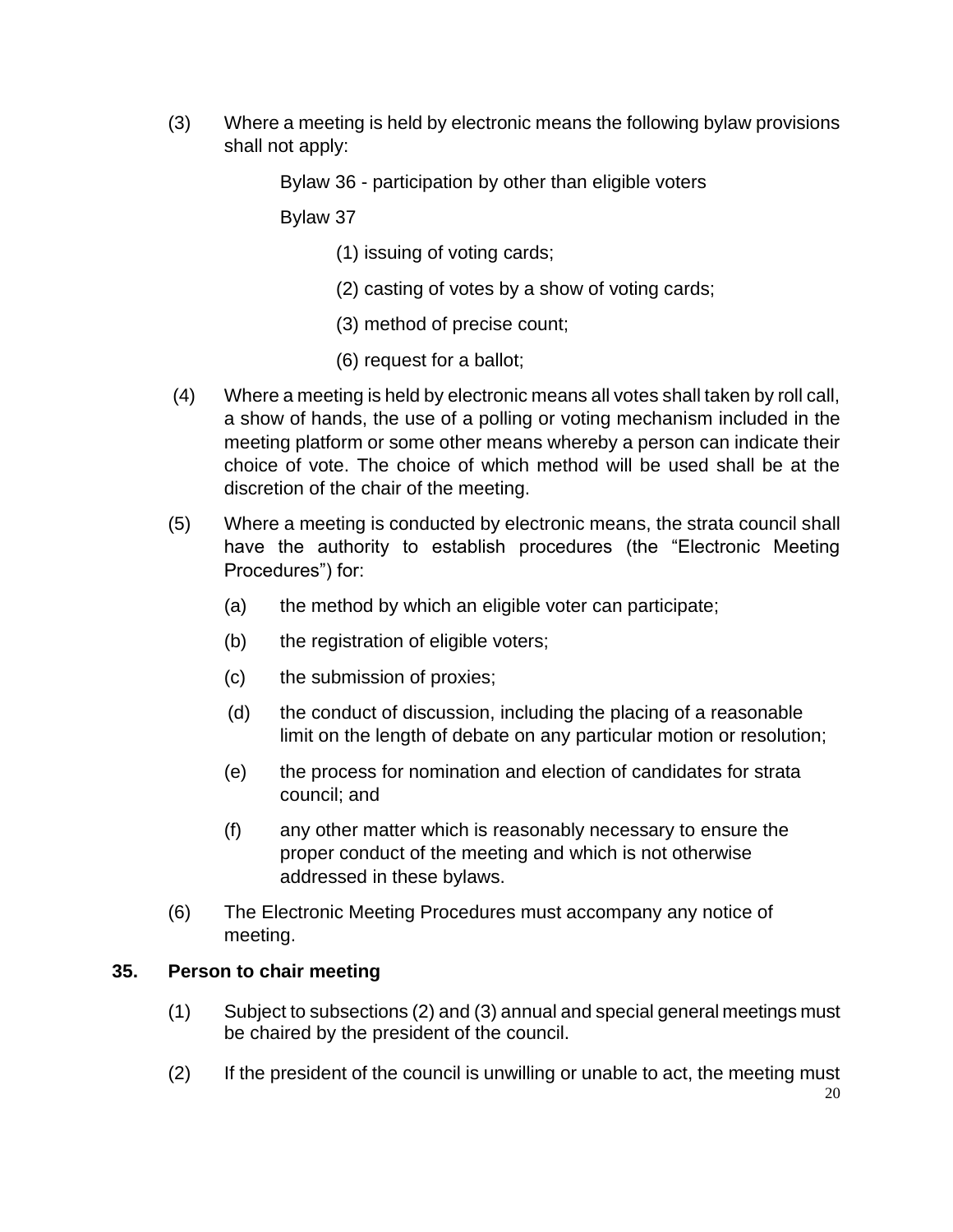be chaired by the vice president of the council.

(3) If neither the president nor the vice president of the council chairs the meeting, a chair must be elected by the eligible voters present in person or by proxy from among those persons who are present at the meeting, including a strata manager.

#### **36. Participation by other than eligible voters**

- (1) Tenants and occupants may attend annual and special general meetings, whether or not they are eligible to vote.
- (2) Persons who are not eligible to vote, including tenants and occupants, may participate in the discussion at the meeting, but only if permitted to do so by the chair of the meeting.
- (3) Persons who are not eligible to vote, including tenants and occupants, must leave the meeting if requested to do so by a resolution passed by a majority vote at the meeting.

## **37. Voting**

- (1) At an annual or special general meeting, voting cards must be issued to eligible voters.
- (2) At an annual or special general meeting a vote is decided on a show of voting cards, unless an eligible voter requests a precise count.
- (3) If a precise count is requested, the chair must decide whether it will be by show of voting cards or by roll call, ballot or some other method.
- (4) The outcome of each vote, including the number of votes for and against the resolution if a precise count is requested, must be announced by the chair and recorded in the minutes of the meeting.
- (5) If there is a tie vote at an annual or special general meeting, the president, or, if the president is absent or unable or unwilling to vote, the vice president, may break the tie by casting a second, deciding vote.
- (6) A vote must be held by ballot, if the ballot is requested by an eligible voter, even if the chair has already decided on another form of vote under subsection (3).
- (7) A vote for strata lot may not be exercised, except on matters requiring a unanimous vote or an 80% vote, if the strata corporation is entitled to register a lien against that strata lot under s.116 of the Act.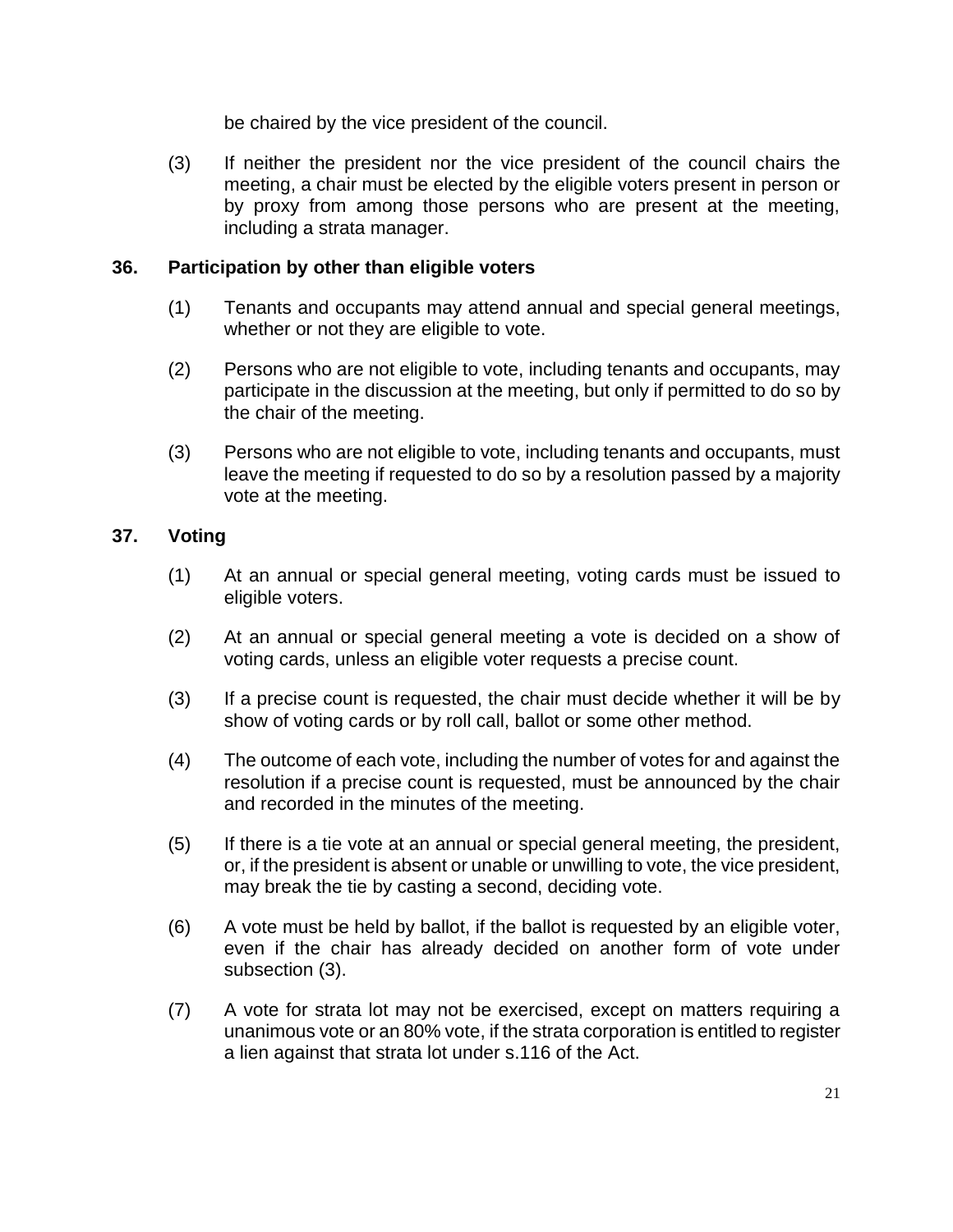(8) Each person elected to the strata council must be elected by a majority vote, unless the owners present in person and proxy at the annual general meeting, by majority vote, approve another method of election.

## **38. Order of business**

- (1) The order of business at annual and special general meetings is as follows:
	- (a) certify proxies and corporate representatives and issue voting cards;
	- (b) determine that there is a quorum;
	- (c) elect a person to chair the meeting, if necessary;
	- (d) present to the meeting proof of notice of meeting or waiver of notice;
	- (e) approve the agenda;
	- (f) approve minutes from the last annual or special general meeting;
	- (g) deal with unfinished business;
	- (h) receive reports of council activities and decisions since the previous annual general meeting, including reports of committees, if the meeting is an annual general meeting;
	- (i) ratify any new rules made by the strata corporation under section 125 of the Act;
	- (j) report on insurance coverage in accordance with section 154 of the Act, if the meeting is an annual general meeting;
	- (k) approve the budget for the coming year in accordance with section 103 of the Act, if the meeting is an annual general meeting;
	- (l) deal with new business, including any matters about which notice has been given under section 45 of the Act;
	- (m) elect a council, if the meeting is an annual general meeting;
	- (n) terminate the meeting.
- (2) No person may make an audio or video recording of any part of a general meeting except where doing so is approved by majority vote of the owners present in person or by proxy at the meeting.

#### **39. Summary Financial Statements**

Pursuant to Regulation 6.7(3) the strata corporation may distribute with its Notice of Annual General Meeting, financial statements in summary form.

#### **Division 6 - Additional Bylaws**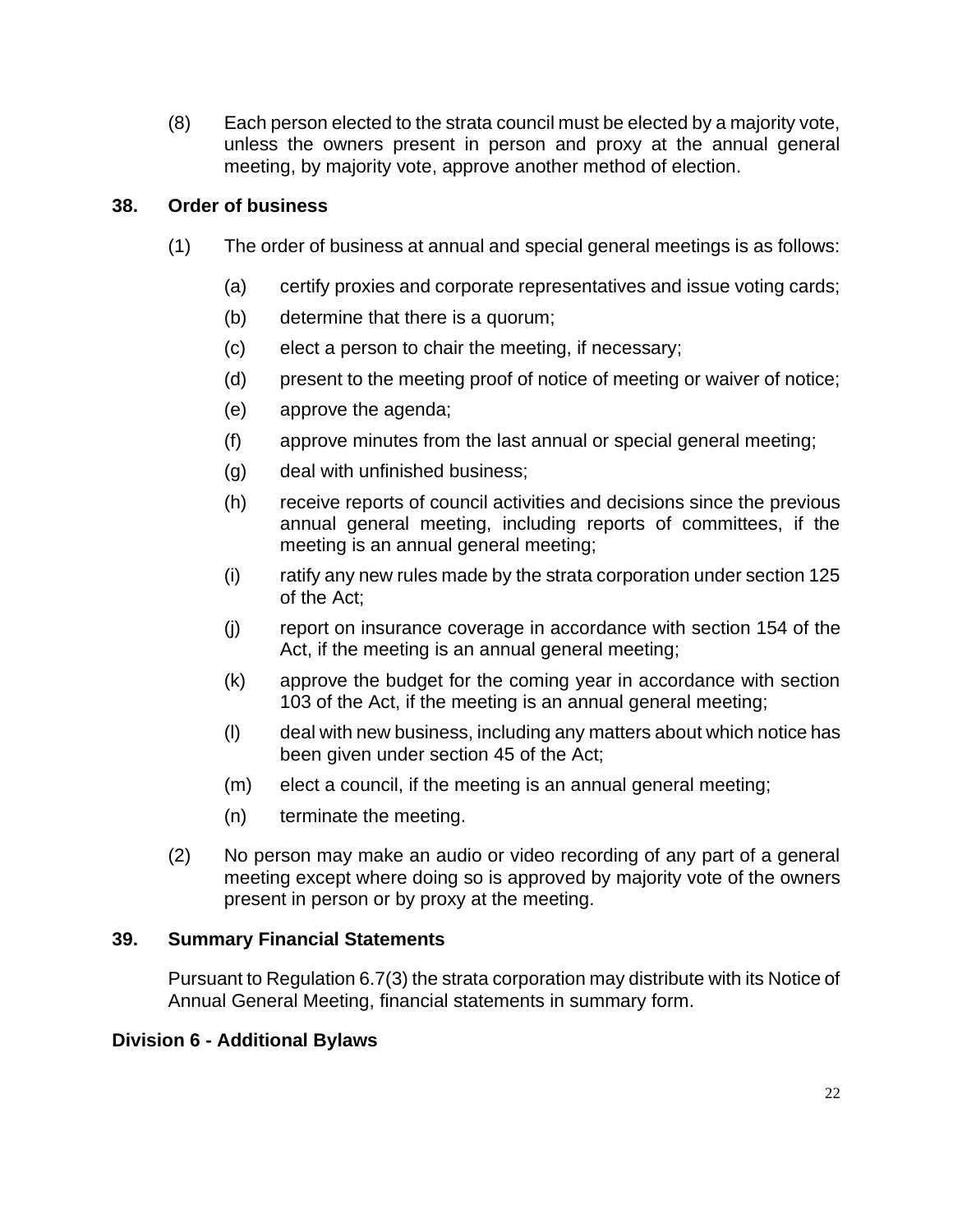## **40. Insurance Deductible and Damage to Property**

- (1) For the purposes of section 149(4)(b) of the Act "major perils" shall include the peril of "earthquake" in addition to those perils listed under Regulation 9.1(2).
- (2) The owner of a strata lot shall be obligated to pay to the strata corporation:
	- (a) the amount of any insurance deductible paid by the strata corporation in relation to any claim made under or against the strata corporation's insurance policy (the "Deductible"); or
	- (b) the costs to investigate and repair any physical damage (the "Repair Costs") to the common property, limited common property or those portions of a strata lot which the strata corporation is required to repair (or otherwise chooses to repair) and for which a claim is not made under or against the strata corporation's insurance policy;

where either of the following apply:

- (i) the owner, their tenant, an occupant of the owner's strata lot or a visitor or invitee to the strata lot is responsible for the cause of the loss or the damage; or
- (ii) the source of the damage originated in that owner's strata lot (other than from common property within the strata lot).
- (2) If an insurance claim is made under the strata corporation's insurance policy in relation to any portion of an owner's strata lot and the damage is confined to that owner's strata lot, the owner shall pay directly any Deductible related to such claim where:
	- (a) the owner, their tenant, an occupant of the owner's strata lot or a visitor or invitee to the strata lot is responsible for the loss or damage that gave rise to the claim; or
	- (b) the source of the damage giving rise to the claim originated in that owner's strata lot (other than from common property within the strata lot)
- (3) Where the strata corporation takes steps or does work, on an emergency basis, to mitigate the damage to a strata lot or the common property, and in doing so incurs costs which are not paid as part of an insurance claim (the "Emergency Costs"), the strata corporation can charge those costs to either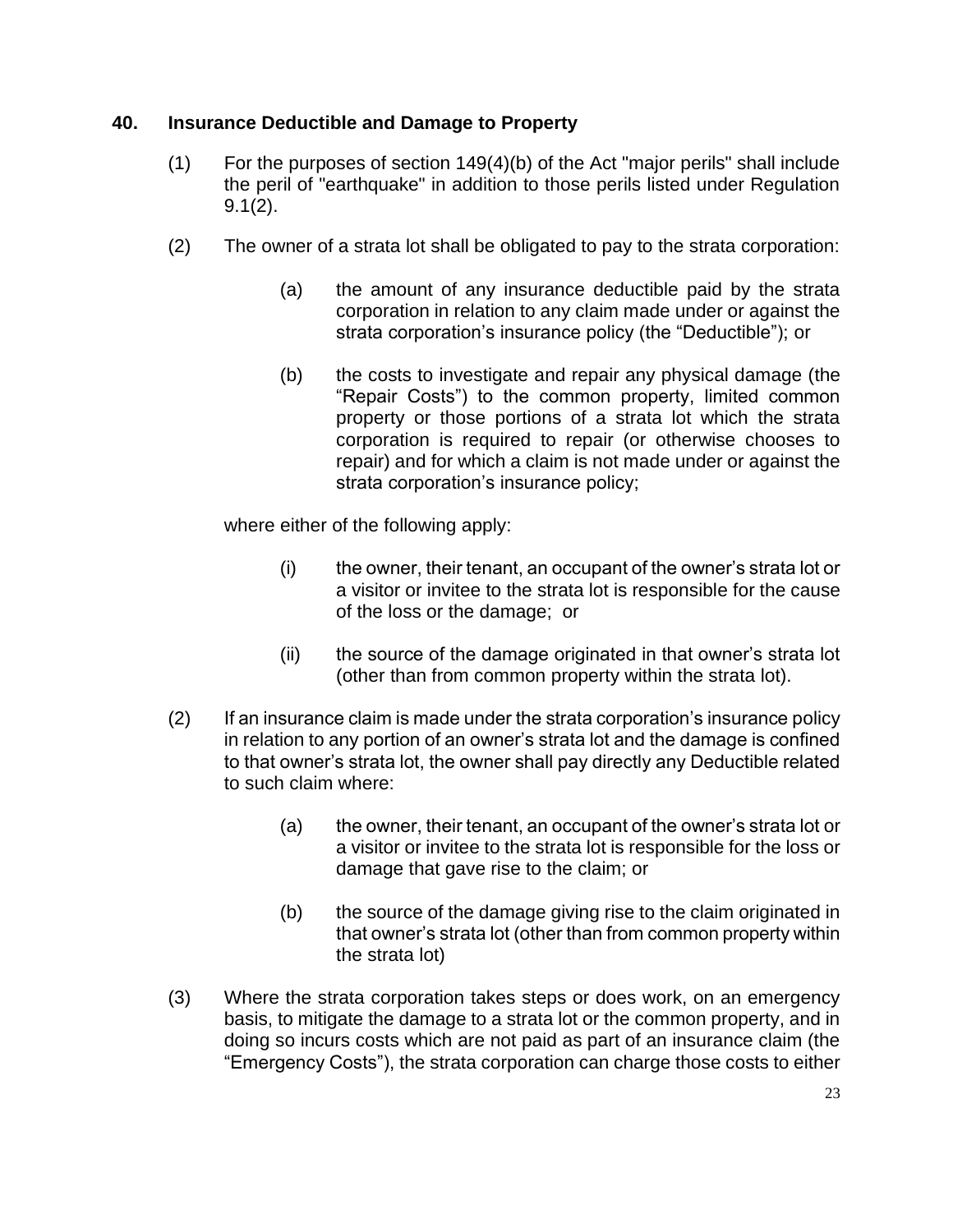of:

- (a) the owner of the strata lot to which those steps or work relate; or
- (b) the owner of the strata lot from which the source of the damage originated (other than from common property within the strata lot).
- (4) Each owner, tenant or occupant of a strata lot shall cooperate with the strata corporation, its insurer and any trades or contractors hired by them to mitigate or repair damage. Where they fail to do so, the owner of the strata lot shall pay to the strata corporation any additional costs or charges incurred by it as a result of such failure (the "Additional Costs")
- (5) An owner who is determined to be liable for a Deductible, Repair Costs, Emergency Costs or the Additional Costs shall pay the same to the strata corporation within 30 days after being given notice in writing the amount is due and owing.
- (6) The owner of a strata lot shall to pay to another owner the reasonable costs (including any insurance deductible) incurred by them to repair any damage to that other owner's strata lot for which:
	- (a) the owner, their tenant, an occupant of the owner's strata lot or a visitor or invitee to the strata lot is responsible; or
	- (b) the source of the damage originated in that strata lot (other than from common property within the strata lot).

# **41. Rental of Strata Lots**

- (1) Should an owner rent a strata lot (including under an exemption under the Act), that owner must submit a signed Notice of Tenant's Responsibility to the Strata corporation within the time limit allowed under the Act.
- (2) An owner or landlord who fails to submit a signed Notice of Tenant's Responsibility within the time limit allowed under the Act (being 14 days) shall be subject to a fine in the amount of \$100.00 for every month or part thereof that the strata lot is rented and the strata corporation is not in receipt of a signed Notice of Tenant's Responsibility.
- (3) For the purposes of this bylaw, the occupancy of a strata lot by a person for a period of greater than sixty (60) days, without the owner also residing in the strata lot, (whether or not money is exchanged) shall be deemed to be a rental of the strata lot.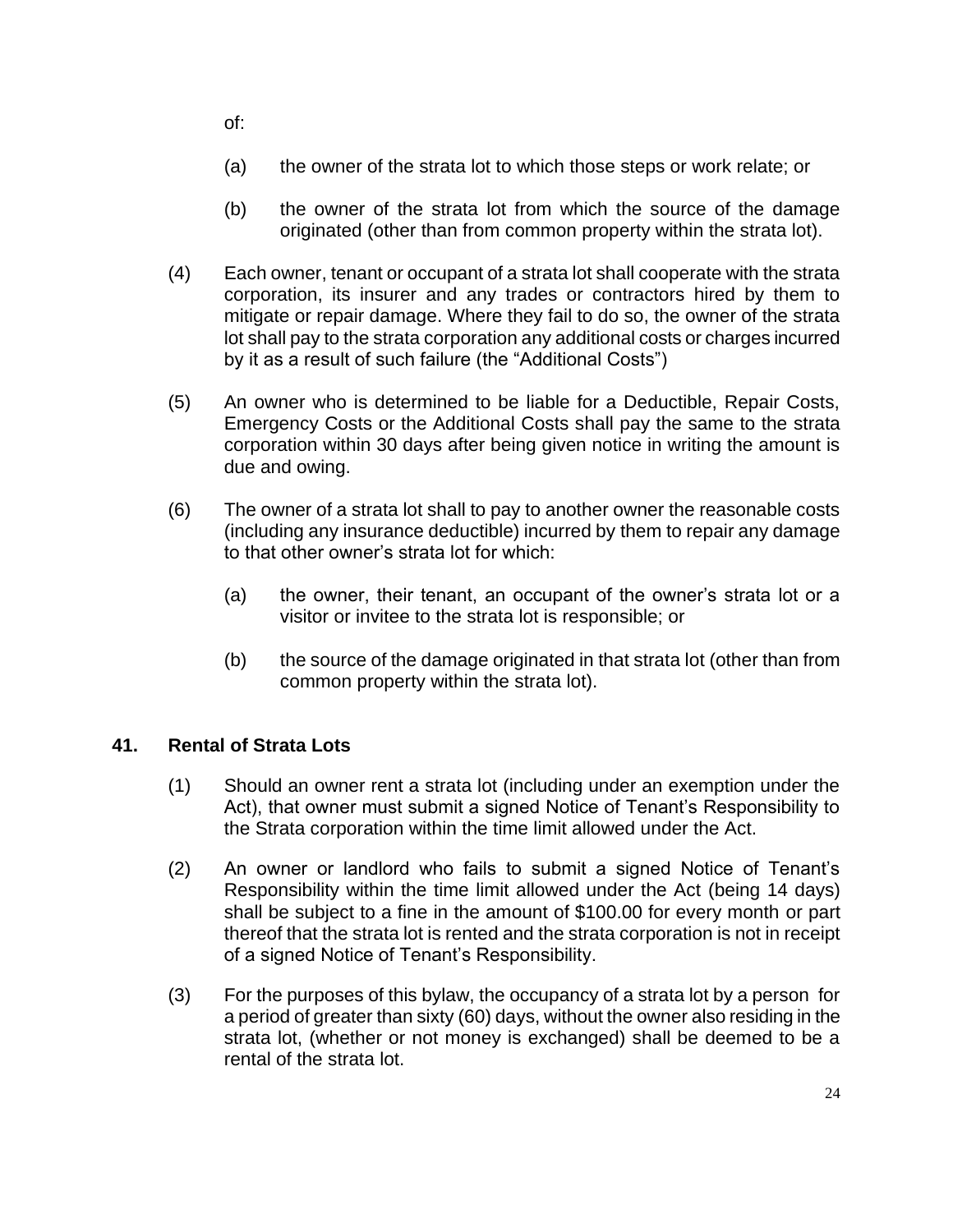#### **42. Marijuana**

- (1) For the purposes of this bylaw, a reference to "marijuana" shall include "cannabis".
- (2) An owner, tenant occupant or visitor must not cultivate, alter or process marijuana in a strata lot or on the common or limited common property;

## **43. Owner Video Surveillance**

- (1) An owner, tenant or occupant must not operate a video surveillance system or security camera (including a door bell camera) which captures activities outside of their strata lot unless:
	- (a) they can establish, to the satisfaction of council, that:

(i) there is a need for such a system or a camera;

(ii) the system or camera does not and cannot (due to its location) capture activities:

A. on the common property (other than the area immediately adjacent to an entry door);

B. on the limited common property of another strata lot; or

C. within another strata lot;

- (b) they receive the written permission of the council to install and operate the system or camera;
- (c) they agree in writing to be responsible for the repair and maintenance of the camera and system and to repair any damage caused by the installation of the same.
- (2) Where permission is given under (1)(b) above:

(a) the camera(s) may only be installed in the location(s) approved by the council;

(b) the council shall, on notice given pursuant to these bylaws, have the right to inspect the system or camera and images captured by it to ensure compliance with (1)(a)(ii) above;